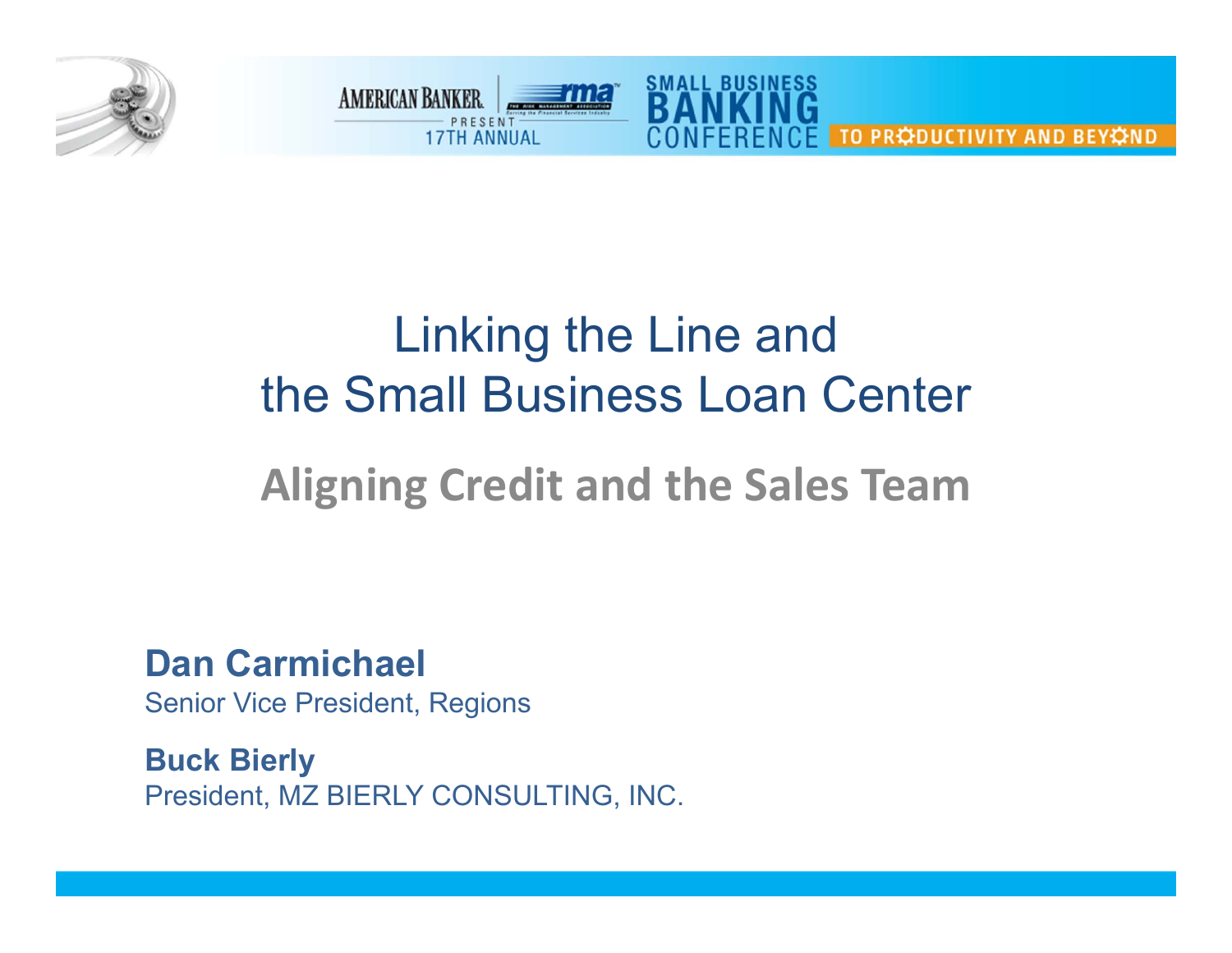

## **The Credit and Sales Team Partnership**

**AMERICAN BANKER** 

1. As an industry, we have been ineffective in **providing clear direction** to our Bankers.

SMALL BUSIN

- 2. At many banks the **"direction" provided is unclear**, encouraging bankers to bring in any "opportunity".
- 3. We have invested time and money on sales reporting, CRM, contact management systems, compensation strategies, etc. to improve loan growth. But, across the industry **45 to 50% loan applications** are not approved or closed.
- 4. Sales Teams without industry or product specialties are desperately competing against banks that have **a competitive advantage**. . . A clearly defined focus in the market.

When we see **high approval rates** and **high closing rates**. . . We see <sup>a</sup>**close partnership** between Credit and the Sales Team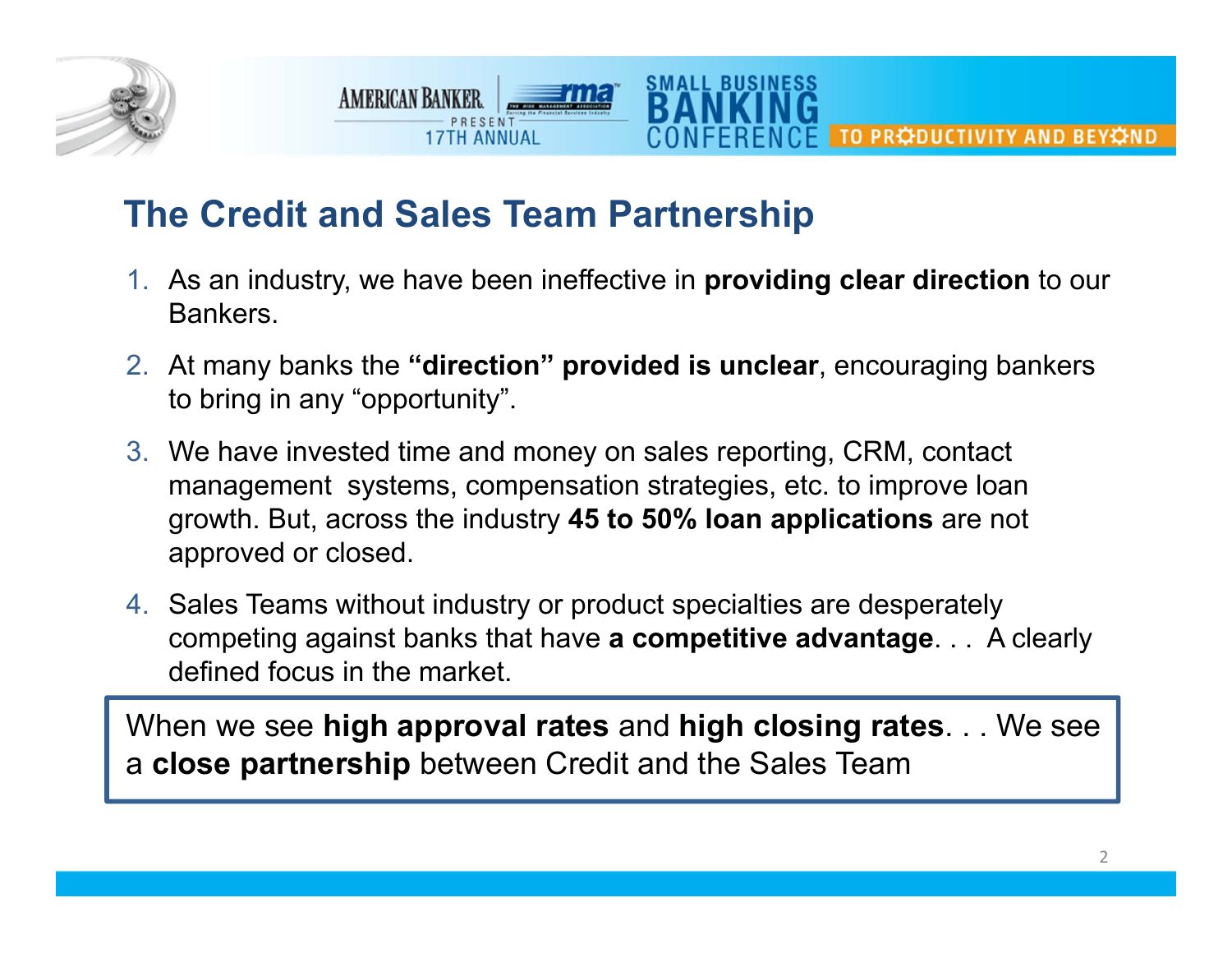



# **Focusing the Business Development Process**

**Buck Bierly** President, MZ BIERLY CONSULTING, INC.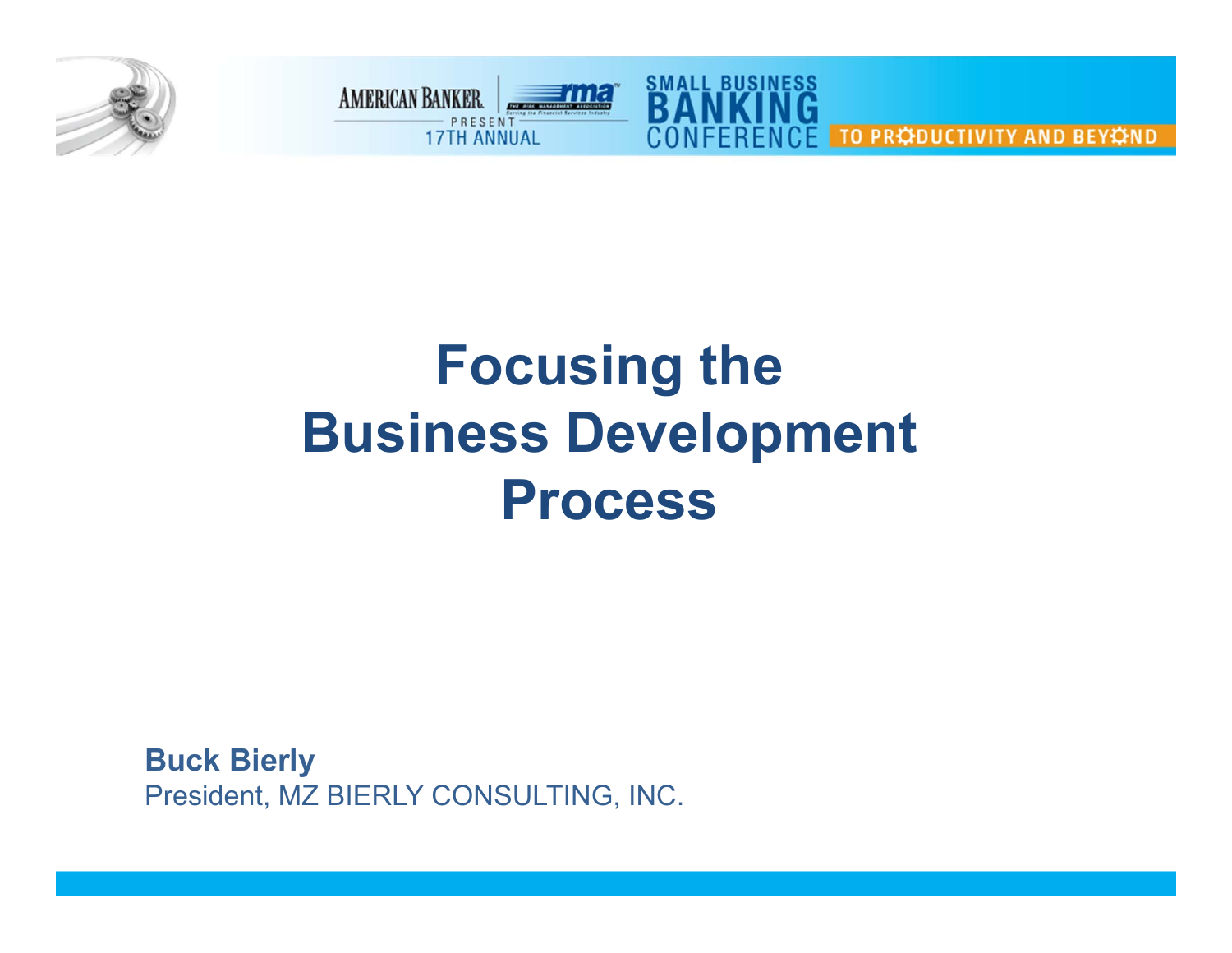

## **A Definition or Two**

- 1. Defining Small Business
	- a. Small Business: Businesses with less than \$2,000,000 in Sales
	- b. Business Banking: \$2,000,000 to \$20,000,000 in Sales

**17TH ANNIIAI** 

- 2. Defining Sustainability
	- a. Sustainable Top Line Revenue Growth in Segment
	- b. Sustainable Profitability in Segment
	- c. Sustainable Asset Quality in Segment

**AMERICAN BANKER** 

- 3. Wallet Share
	- a. Capture 65% of the Relationship ("Relationship" includes both the Business and Consumer Opportunities)

SMALL BUSINE

- 4. Relationship Manager (RM)
	- a. Branch Manager
	- b. Small Business Representative
	- c. Business Banker (< \$20,000,000 segment)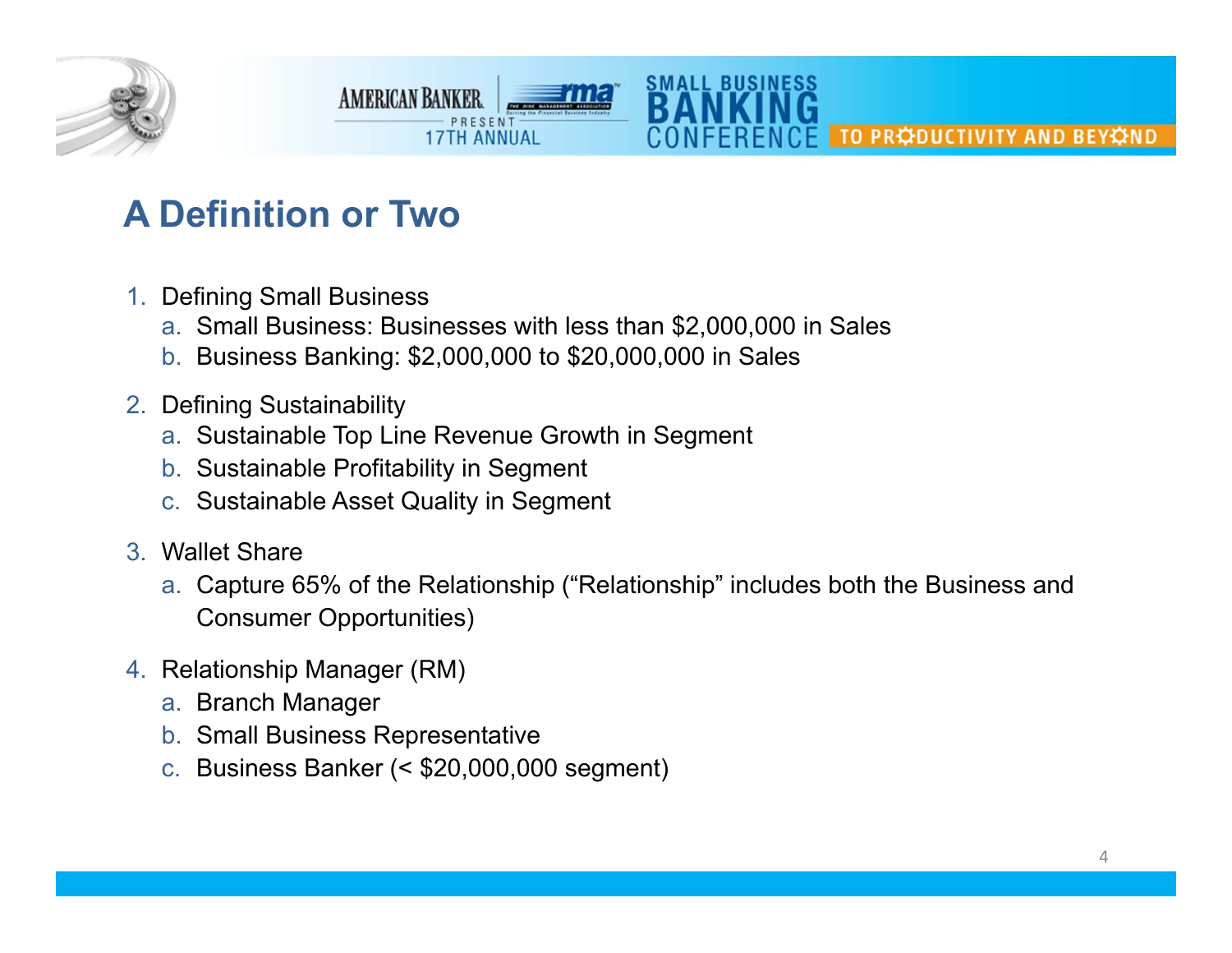

## **Building Sustainable Growth in a Crowded Market**

**AMERICAN BANKER** 

**17TH ANNIIAI** 

SMALL BUSINESS

- 1. If the economy remains in a slow recovery, **loan demand will remain "tepid"** as Business Owners use "retained earnings" for capital expenditures and look for "efficiencies" in their operational processes
- 2. The industry's continued "reduced dependence" on investor real estate lending will create increased competition for **well run operating businesses**
- 3. "Re-pricing" loans **will become a constant** as Banks use pricing to build market share or to survive
- 4. Liquidity continues to be important**; low cost deposits** remain key
- 5. Revenue replacement is still **a critical issue**, replacing lost fee business
- 6.The acquisition [and then expansion] of **new clients** remains a focus
- 7. Successful "Business Development" Processes will focus on **"differentiation" in the market**. (Bank and RM differentiation!)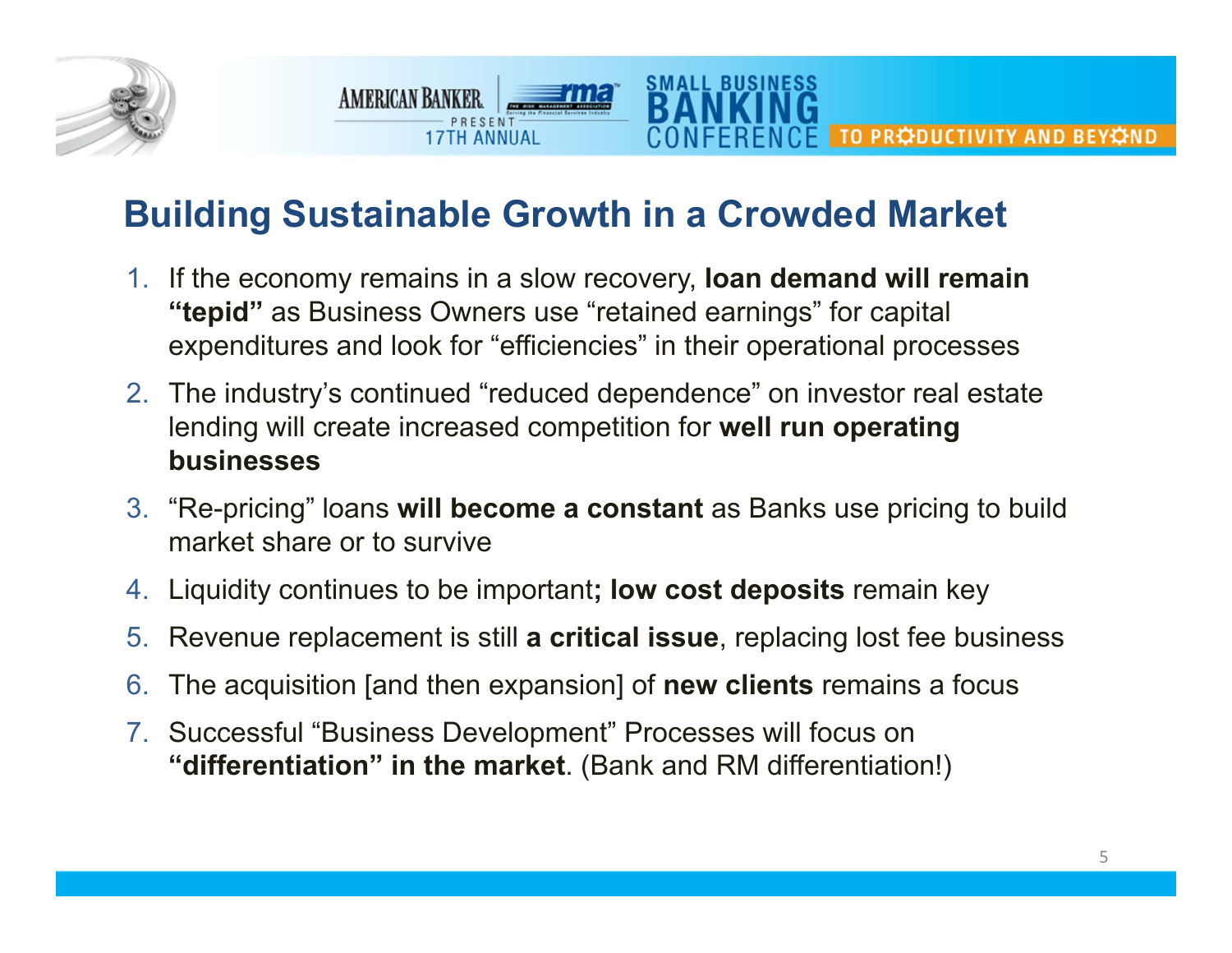

## **A Changing Environment. . . with Opportunities**

1. Banks require increased discipline on resources and segmentation to drive profit growth:

SMALL BUSIN

a. 85-90% of profits driven by 10% of clients

17TH ANNIIAI

**AMERICAN BANKER** 

- b. "High Value" companies (high profit accounts) require high touch, distinctive service
- c. "Low Value" companies require good cost effective service that instills loyalty but does not over-serve
- 2. Advice remains a critical need, a notable opportunity remains for banks to successfully differentiate and win/retain business acting as a partner.
	- a. Only half of banks provided "advice" and that the advice currently provided is typically a thinly veiled product sell.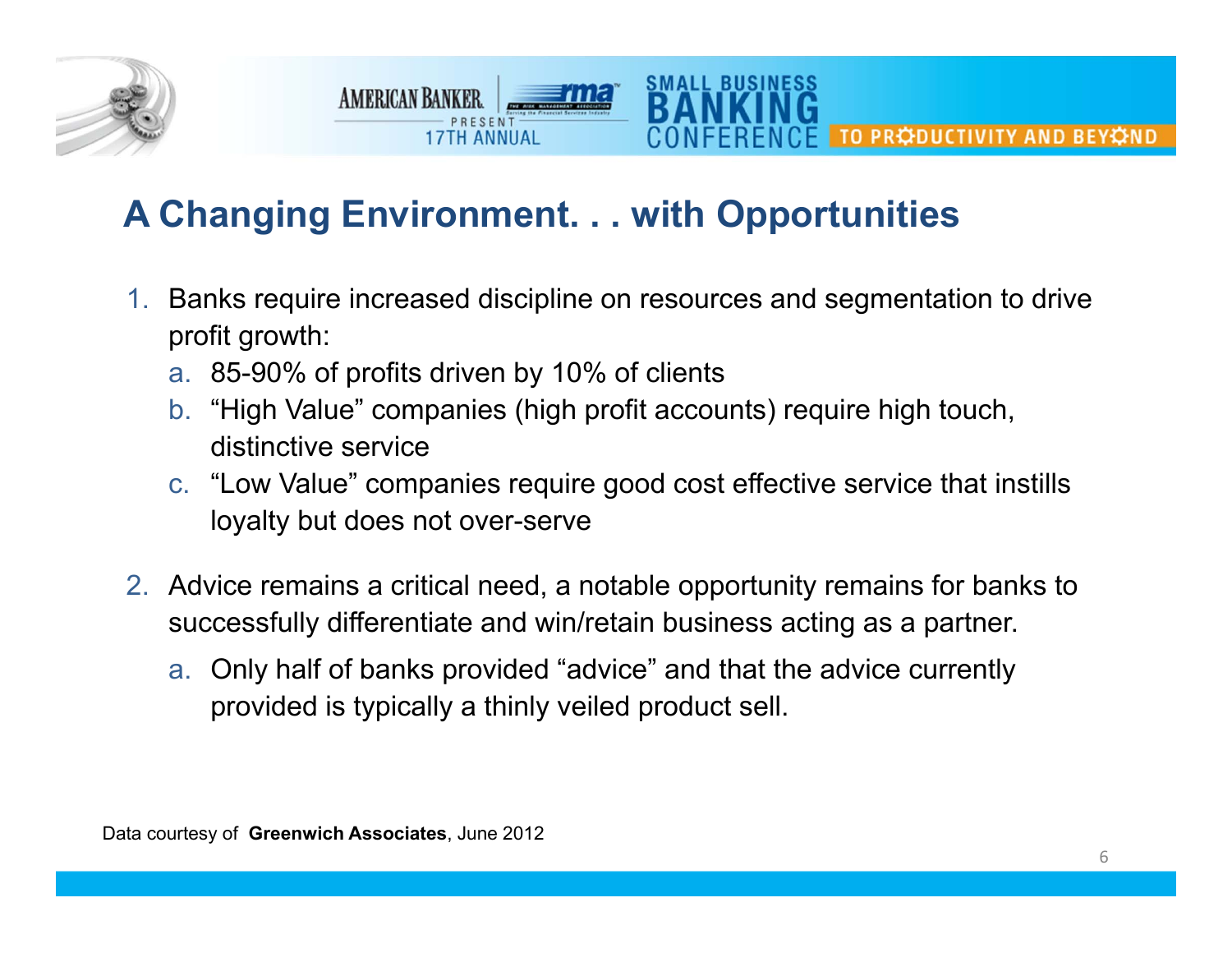

## **Building Relationships, Growing Recurring Revenue**

≡m

**Branch** 

**THESENT** 

**AMERICAN BANKER** 

**SMALL BUSINESS** 

 $C$  $F$ 

| Professional Practice: 10-years, \$800,000 in sales |                                            | $65\%$ of the<br>"Relationship" |
|-----------------------------------------------------|--------------------------------------------|---------------------------------|
| <b>Business</b>                                     |                                            | Owner                           |
| <b>DDA</b>                                          | <b>DDA</b>                                 |                                 |
| <b>MMA</b>                                          | <b>MMA</b>                                 |                                 |
| <b>Internet Banking</b>                             | Short-Term/Long-Term Investments           |                                 |
| Line of Credit                                      | <b>Retirement Planning/Retirement Plan</b> |                                 |
| <b>Equipment Loan/Lease</b>                         | Mortgage                                   |                                 |
| <b>SEP</b>                                          | <b>HELOC</b>                               |                                 |
| Liability Insurance                                 | <b>Term Life Insurance</b>                 |                                 |
| <b>Employee Relationships</b>                       |                                            |                                 |
| Total: 8                                            |                                            | Totalː 7                        |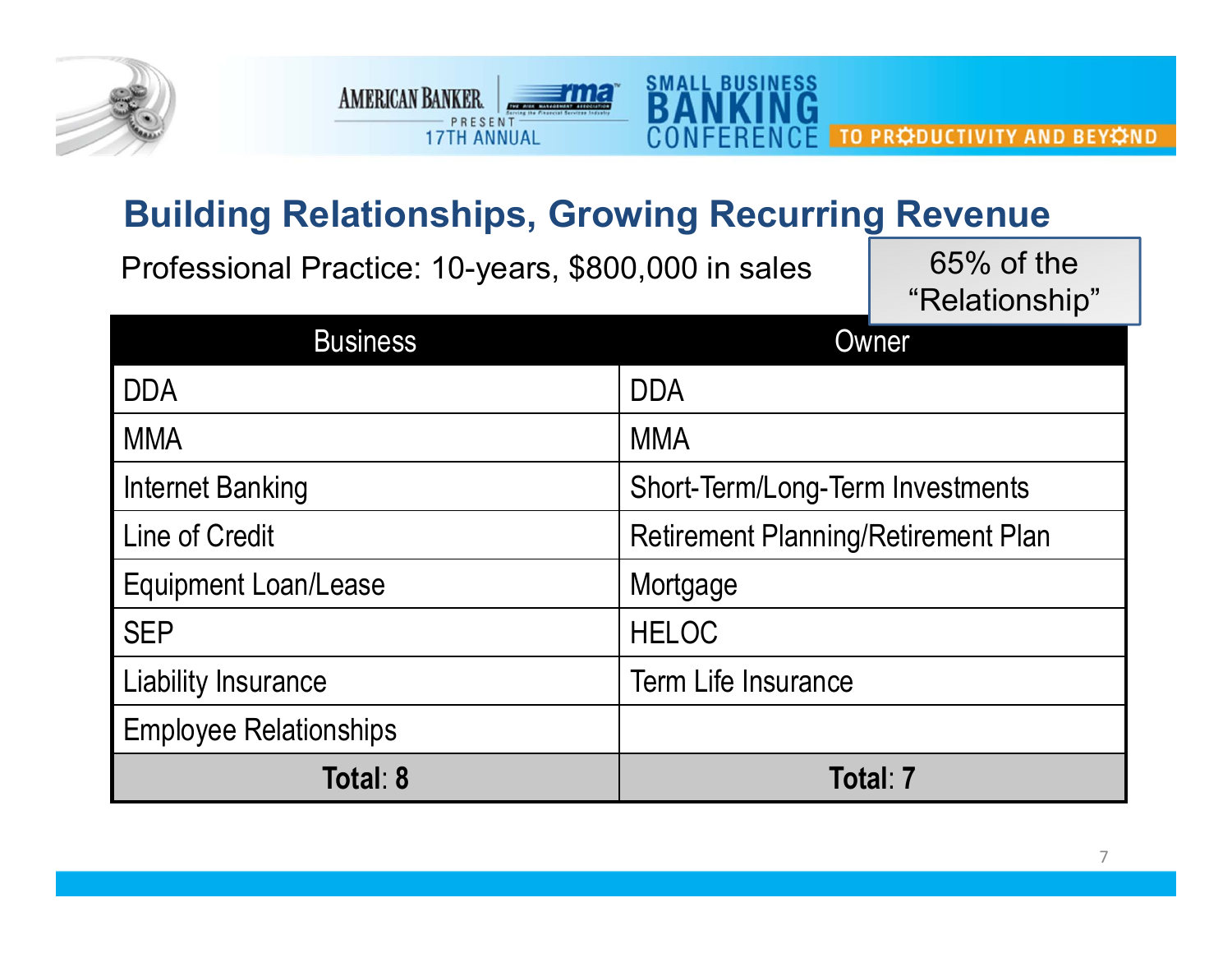



**SMALL BUSINESS** 

Business Services: 15-years, \$3,500,000 in sales 60% of the

**THESENT** 

**AMERICAN BANKER.** 

"Relationship"

| <b>Business</b>                       | <b>Owner</b>                               |
|---------------------------------------|--------------------------------------------|
| <b>DDA</b>                            | <b>DDA</b>                                 |
| <b>MMA</b>                            | <b>MMA</b>                                 |
| Web-Based Banking/Cash Management     | <b>Web-Based Banking</b>                   |
| Line of Credit                        | Investments                                |
| <b>Equipment Loan/Lease</b>           | <b>Retirement Planning/Retirement Plan</b> |
| <b>Commercial Mortgage</b>            | Jumbo Mortgage                             |
| 401(k)                                | <b>HELOC</b>                               |
| Liability Insurance                   | Life Insurance                             |
| Key Man Insurance, Buy/Sell Agreement |                                            |
| Total: 9                              | Total: 8                                   |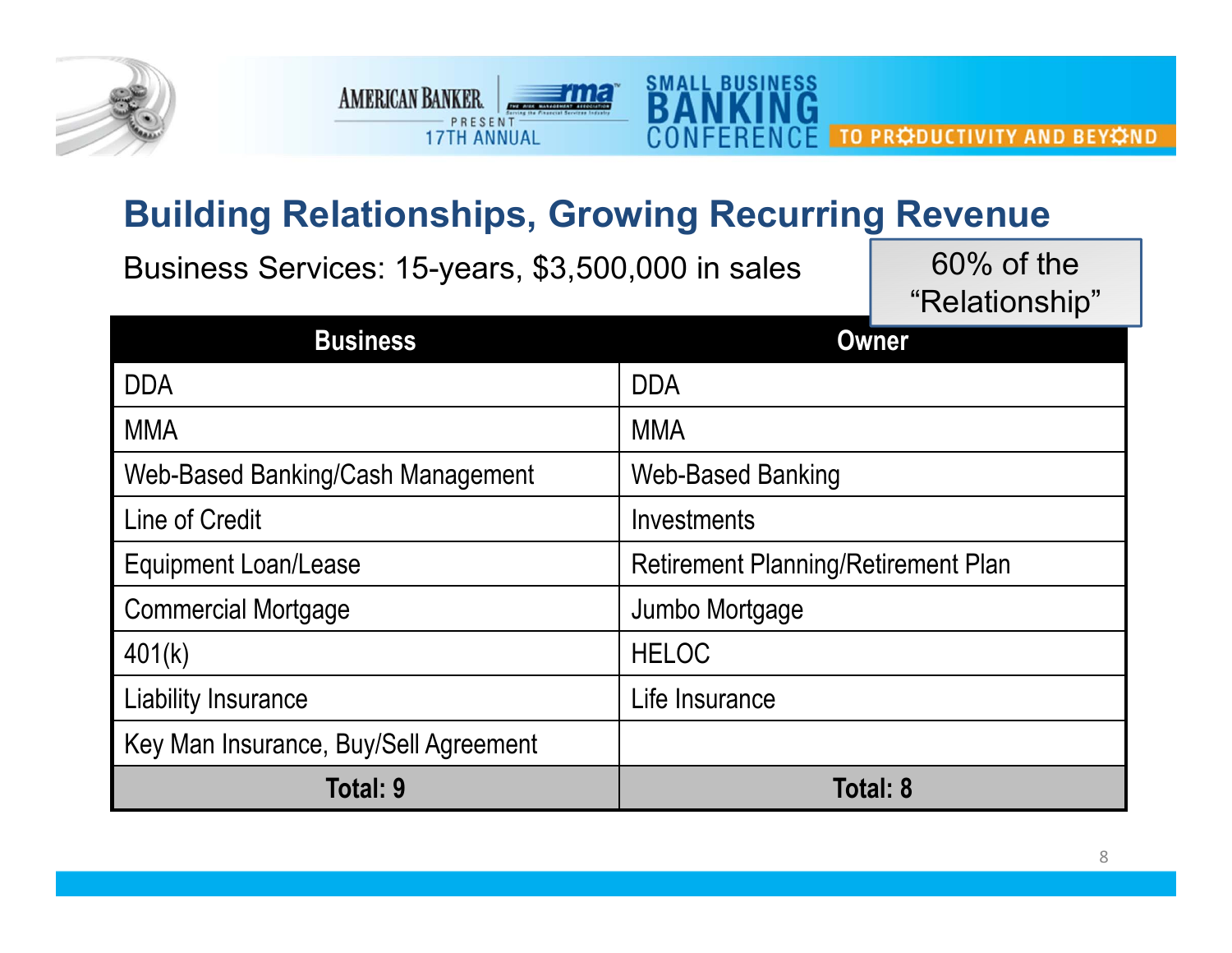



## **Building Relationships, Growing Recurring Revenue**

Professional Practice: 18-years, \$18,500,000 in sales 65% of the "Relationship"

| <b>Business</b>                       | <b>Partners(s)</b>                         |
|---------------------------------------|--------------------------------------------|
| <b>DDA/Cash Management</b>            | <b>DDA</b>                                 |
| <b>MMA</b>                            | <b>MMA</b>                                 |
| Line of Credit, Acquisition Financing | <b>Web-Based Banking</b>                   |
| <b>Equipment Loan/Lease</b>           | <b>Private Banking</b>                     |
| <b>Commercial Mortgage</b>            | <b>Investment Management</b>               |
| <b>Merchant Account</b>               | <b>Retirement Planning/Retirement Plan</b> |
| 401(k)                                | Jumbo Mortgage                             |
| Liability Insurance                   | <b>HELOC</b>                               |
| Key Man Insurance, Buy/Sell Agreement | Life Insurance                             |
| Total: 9                              | Total: 9                                   |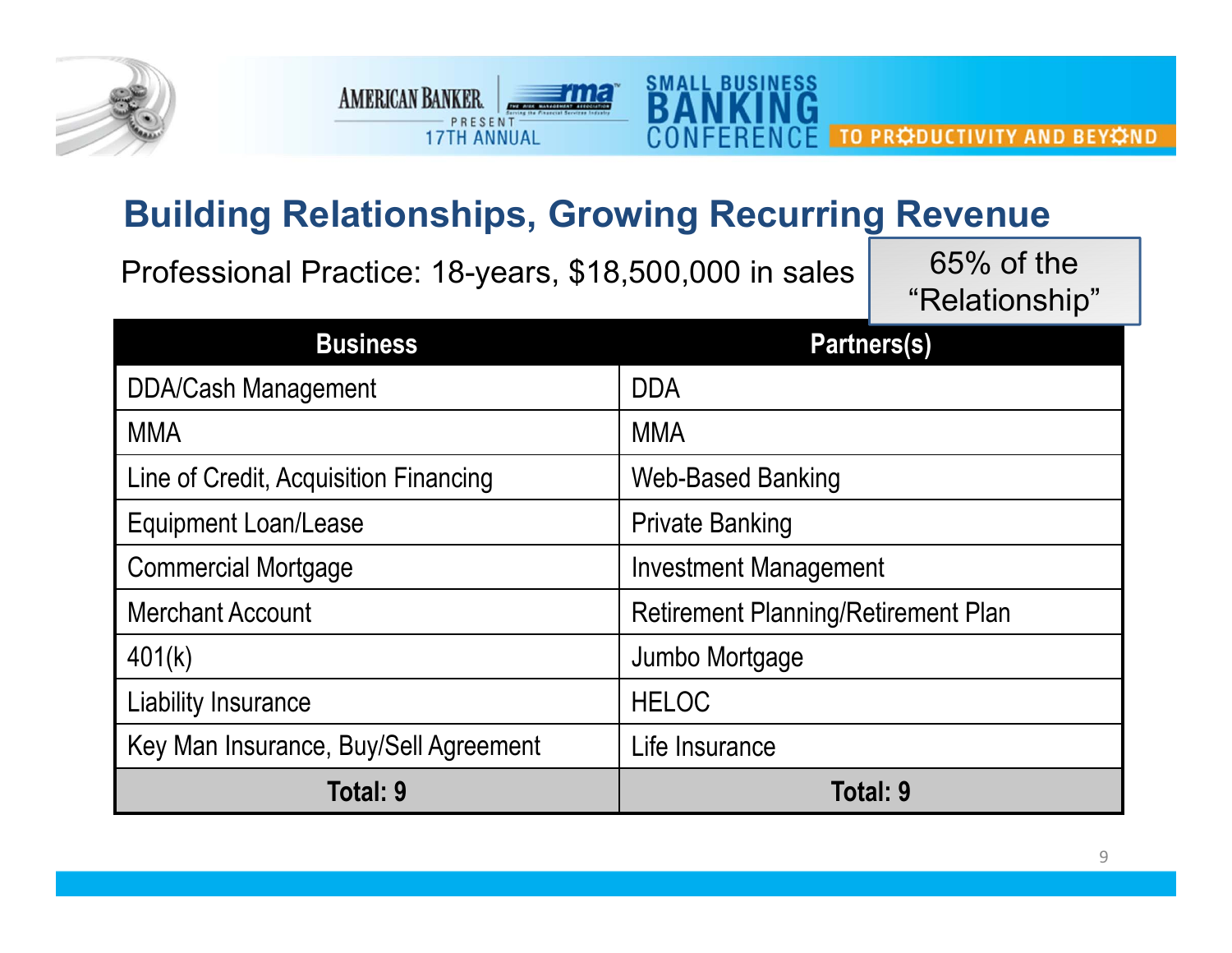

#### SMALL BUSIN **AMERICAN BANKER** TO PRODUCTIVITY AND BEYOND **17TH ANNIIAI**

## **A Changing Environment. . . with Opportunities**

### **The Focus prior to the Recession**

- $\mathcal{C}^{\mathcal{A}}$ "Excellent customer service. . ."
- $\mathcal{C}^{\mathcal{A}}$ "Highly responsive to opportunities and requests"
- $\mathcal{C}^{\mathcal{A}}$ "Faster turnaround than our competitors"
- $\mathcal{C}^{\mathcal{A}}$ "Give you what you ask for. . ."

Today, these are some aspect of a "brand" that your competitors are already focused on. These are now **the price of entry**, not a "differentiator".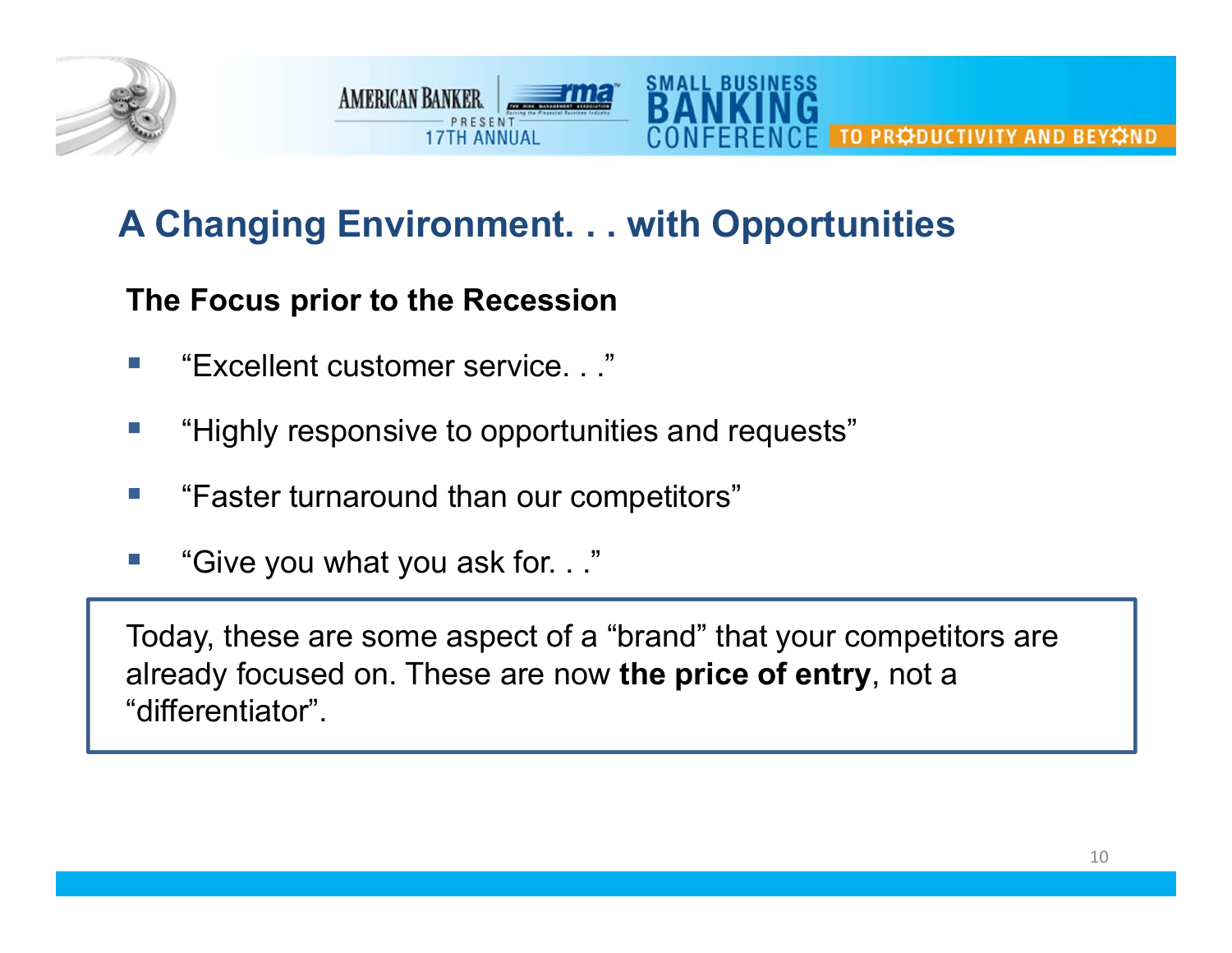



## **Adding Value is not a Concept**

In a highly competitive (or re-pricing) environment...

- 1.What value is your RM adding?
- 2. As a "Line of Business", does the Sales Team have a "Plan" for Adding Value?

Everything has changed, in Today's Environment. . .

**Sales Team Leaders** and **Sales Team Members** need **clear direction** and **on-going guidance.**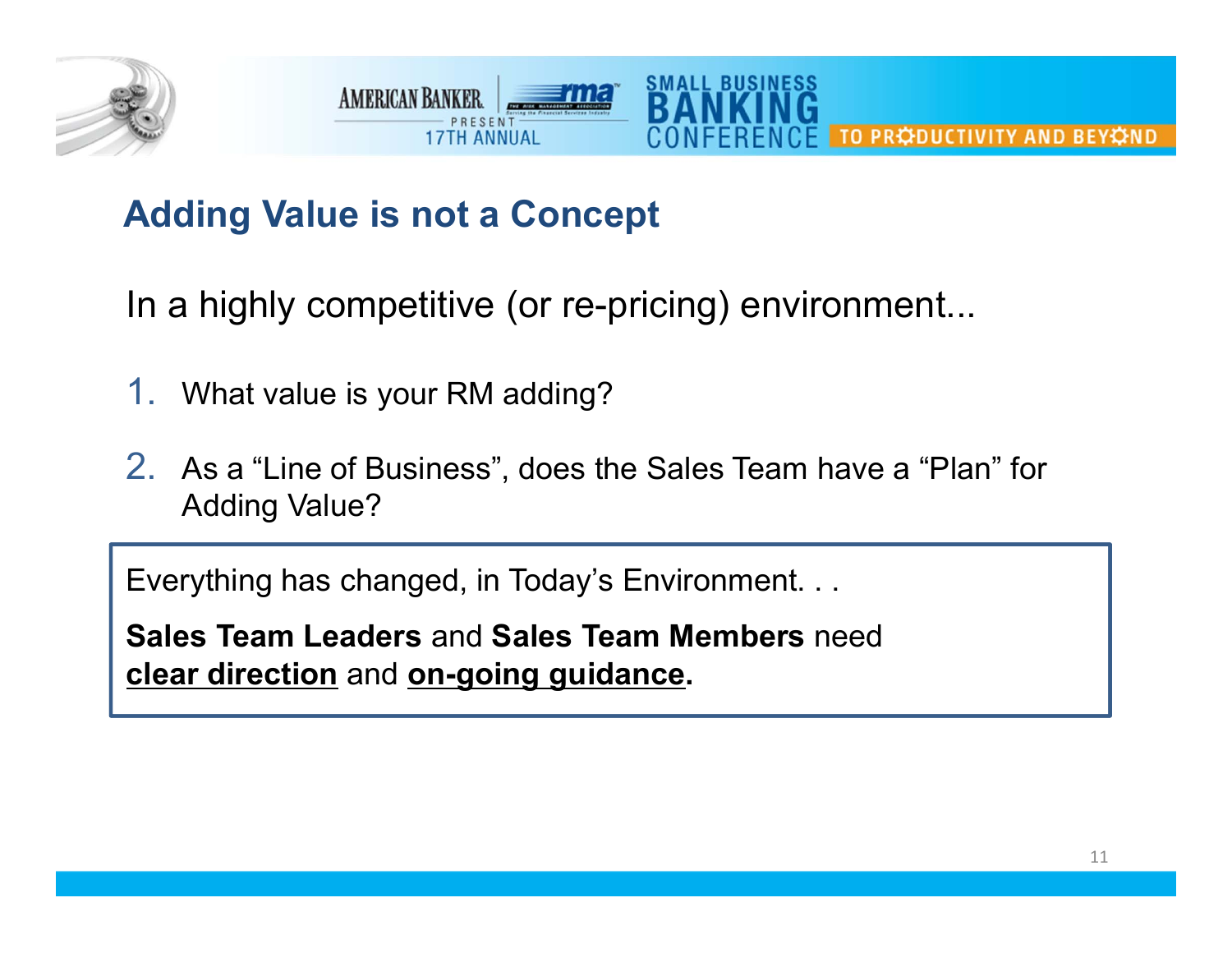



### **Business Owners and "Value Added"**

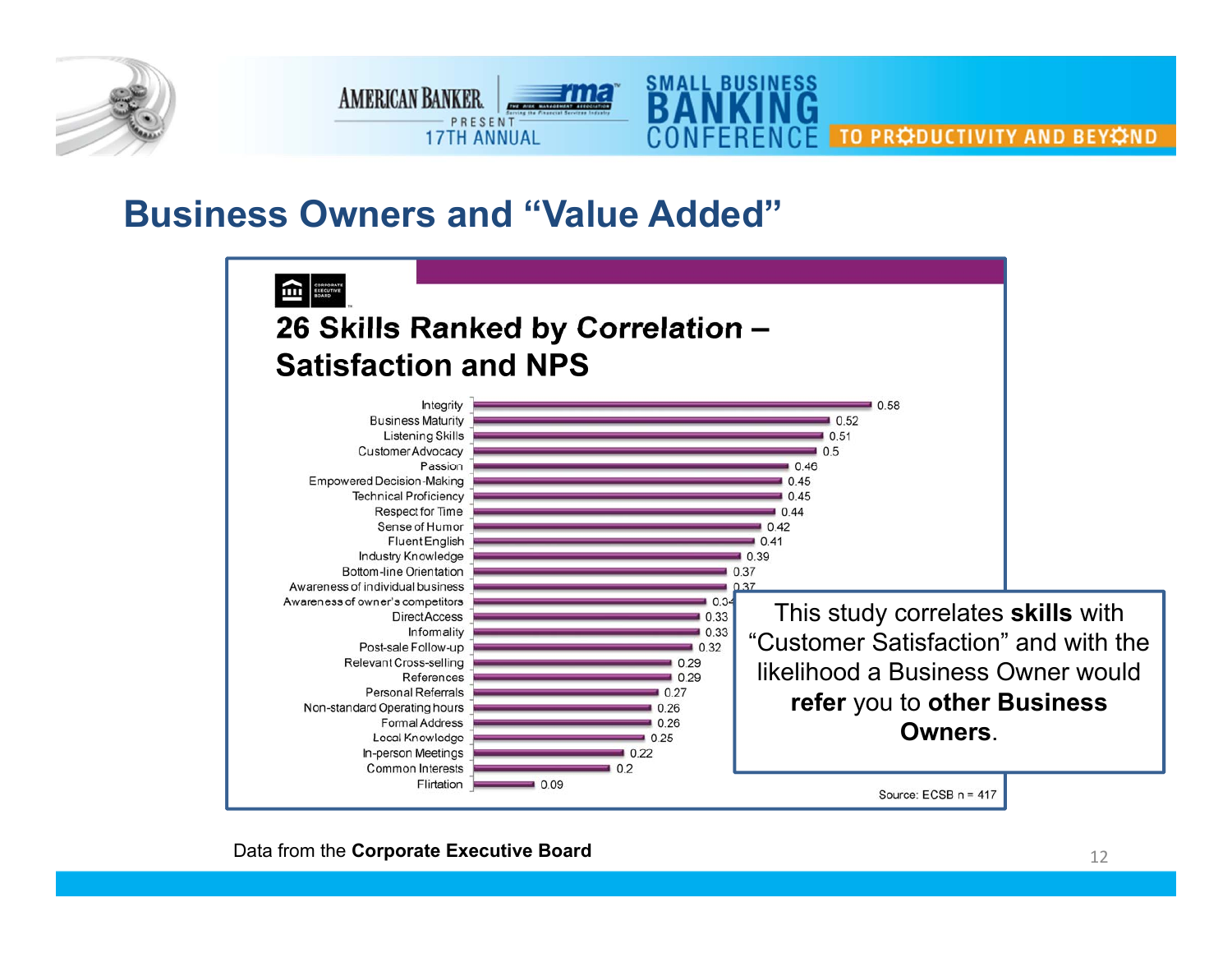



### **Business Owners and "Value Added"**

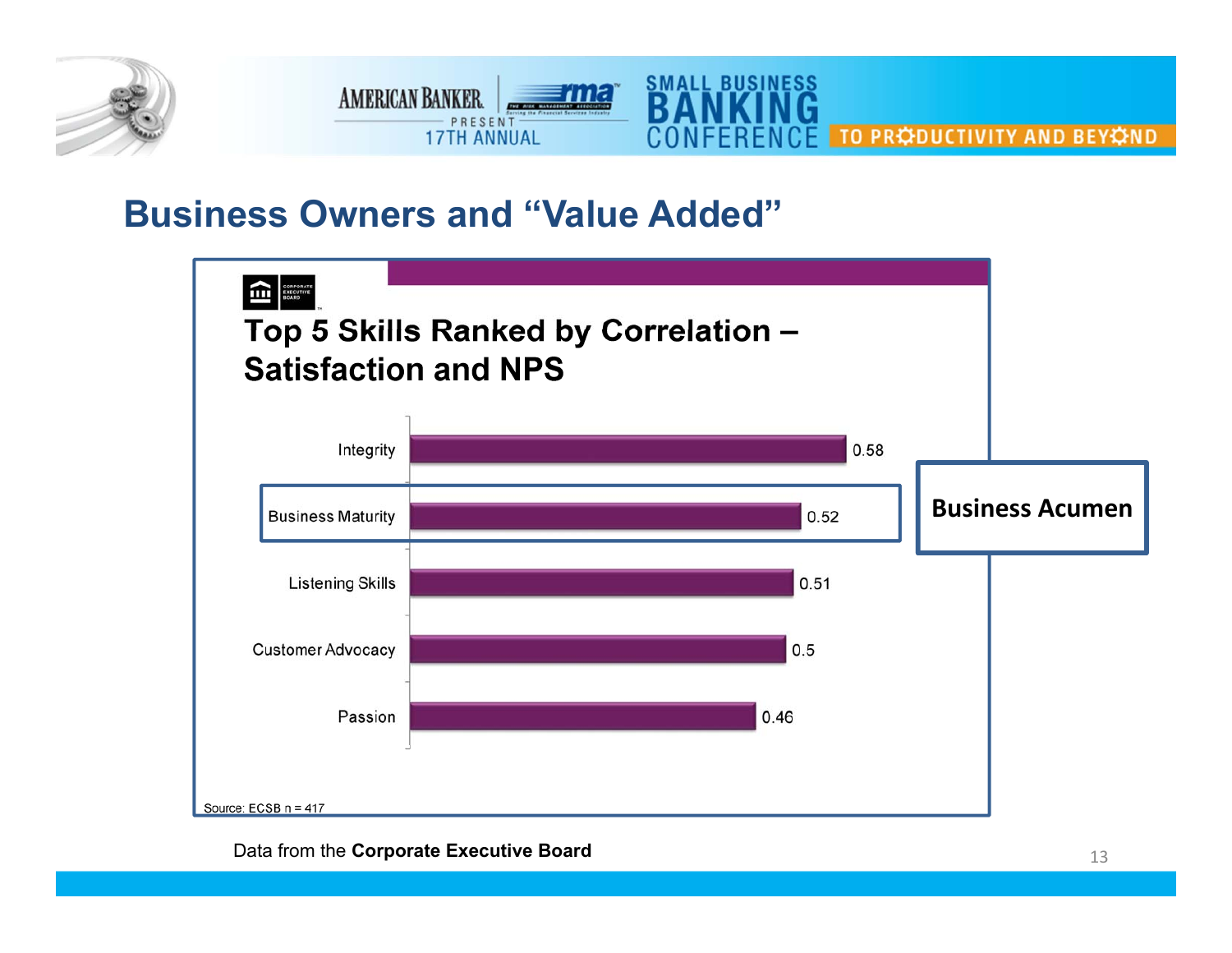



### **Business Owners and "Business Acumen"**

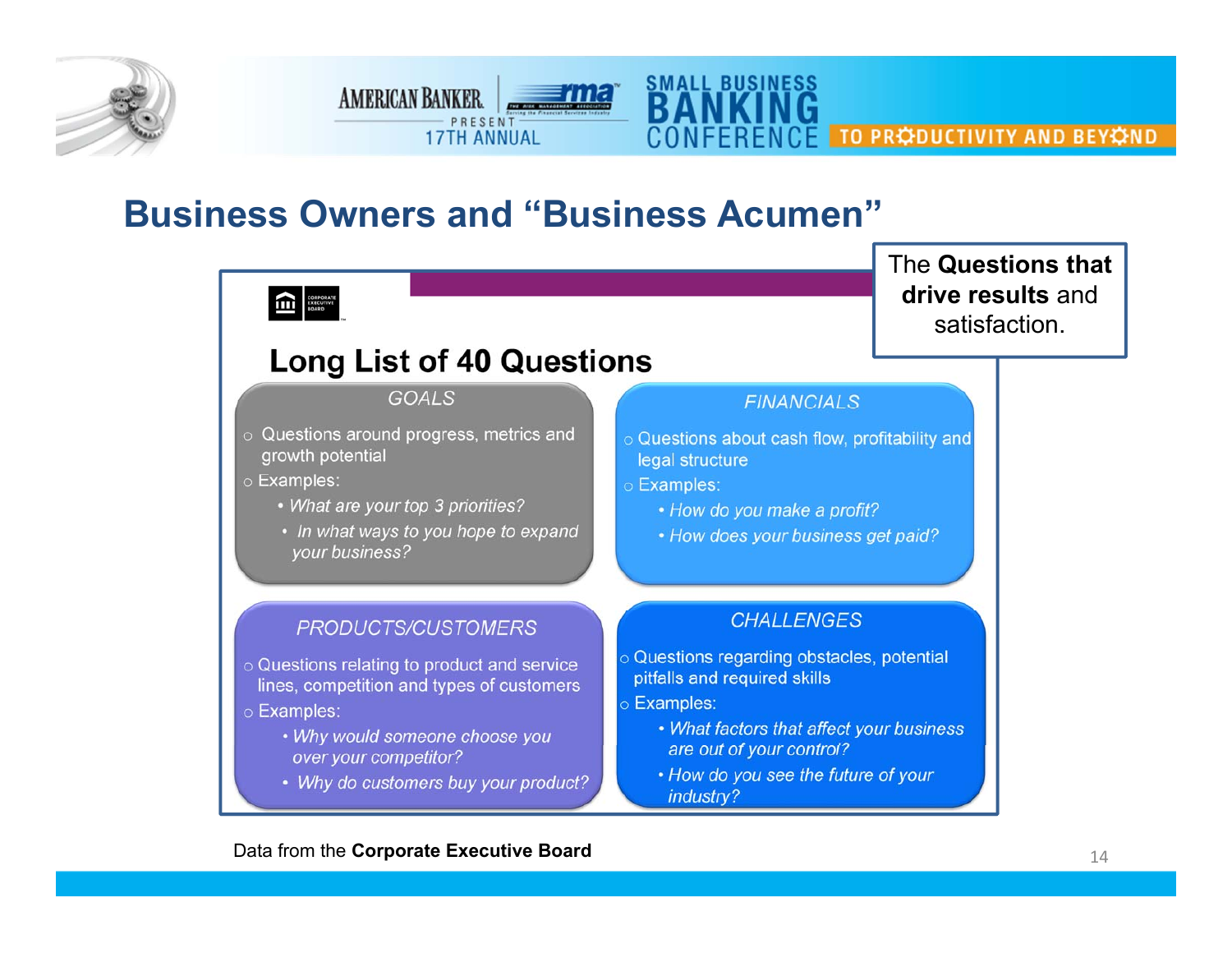



### **Business Owners and "Business Acumen"**

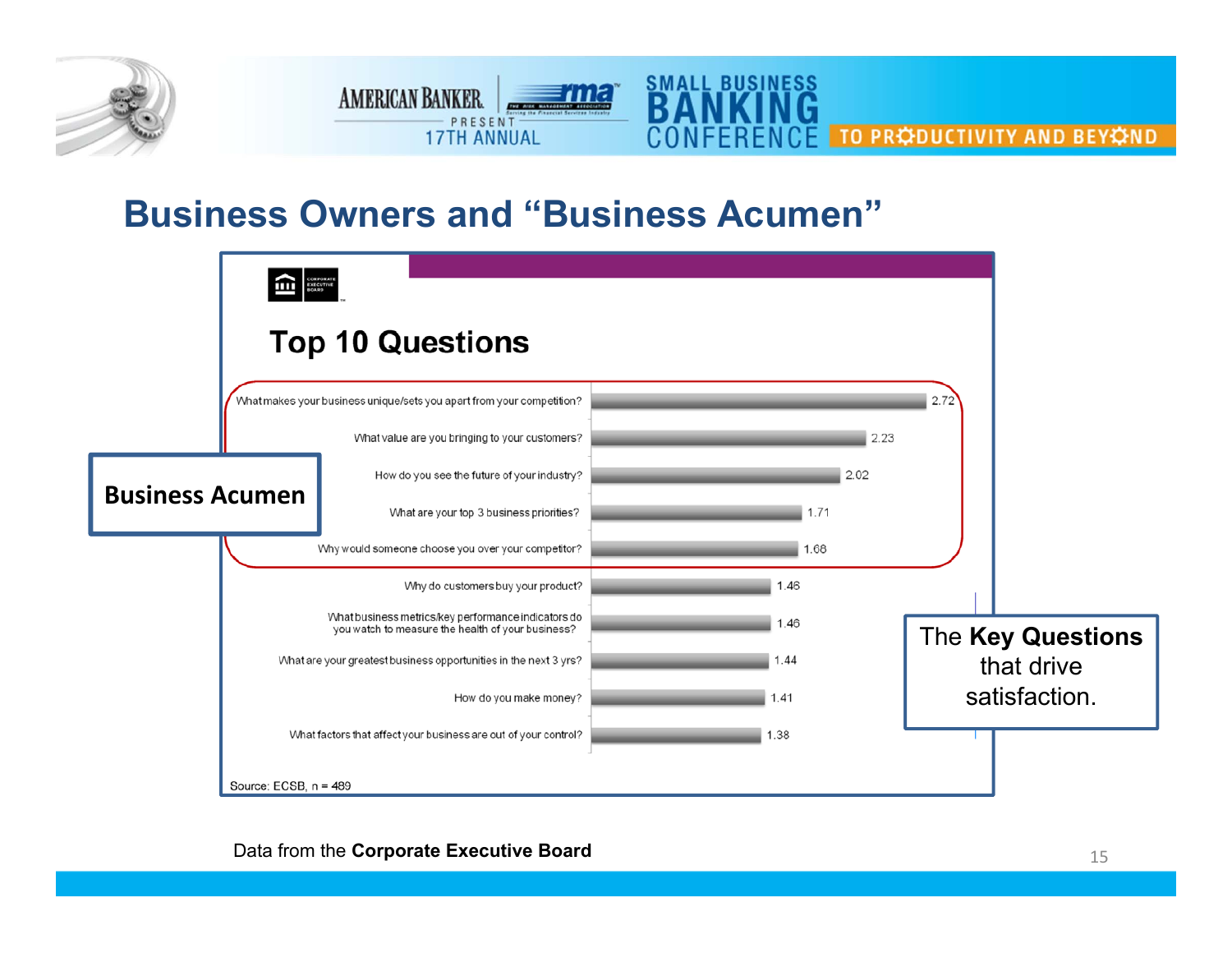



### **Business Owners and "Business Acumen"**

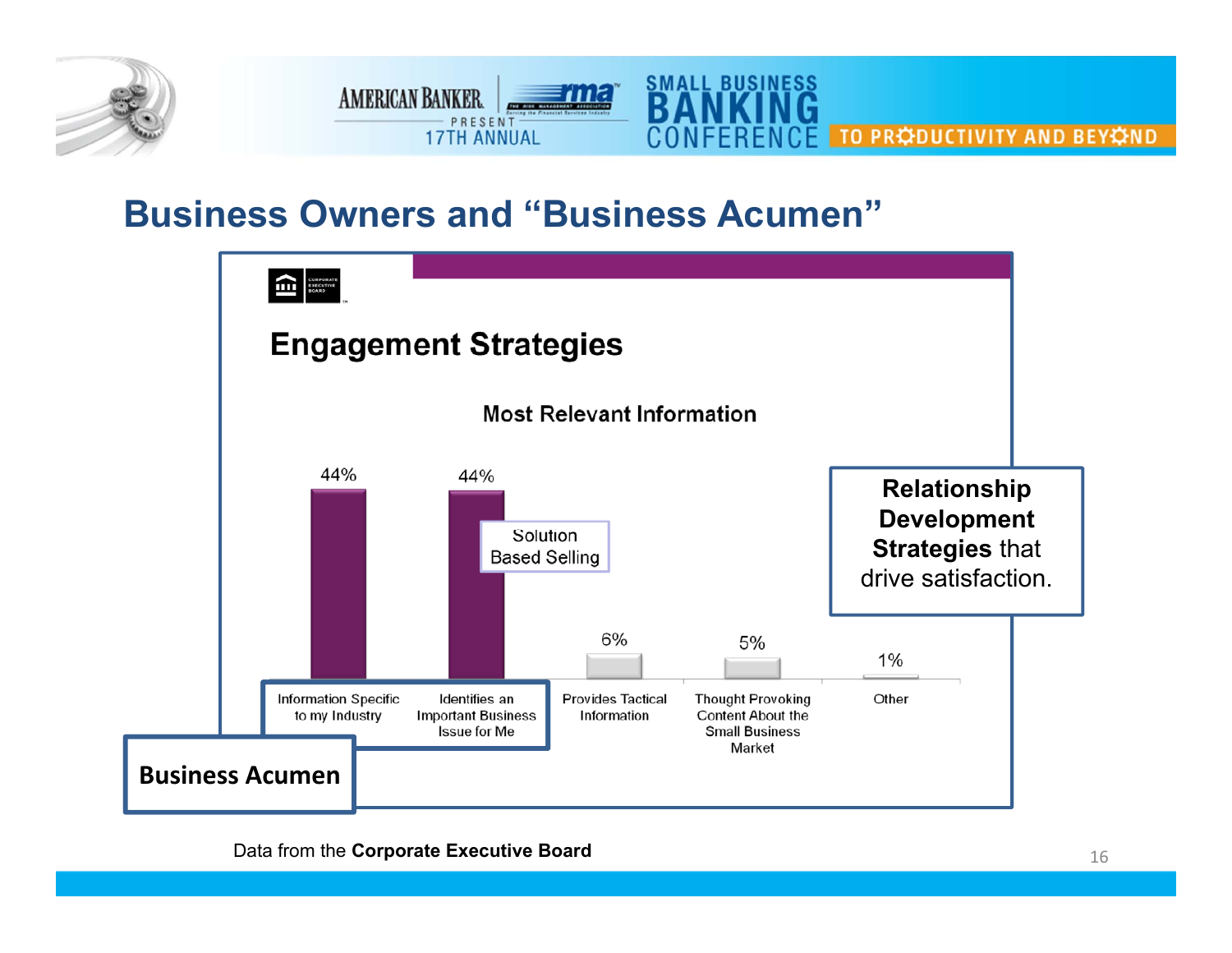

## **Adding Value:** Business Acumen vs. Product Acumen

**AMERICAN BANKER** 

**17TH ANNIIAI** 

**1. Business Acumen\*** is bringing Business Issue Insights and Unsolicited Financial Ideas to the table. It is a significant "differentiator" in a competitive marketplace and is highly effective in proactive situations.

SMALL BUSINE

**2. Product Acumen** is important in reactive situations. It is less of a differentiator in proactive situations.

**\***Business Acumen is **Conversational Competence** in Business Issues; it is not the same as a "Business or Industry Expert". Business Acumen, as we are discussing it, is Conversational Competence around "Industry and Business Issues".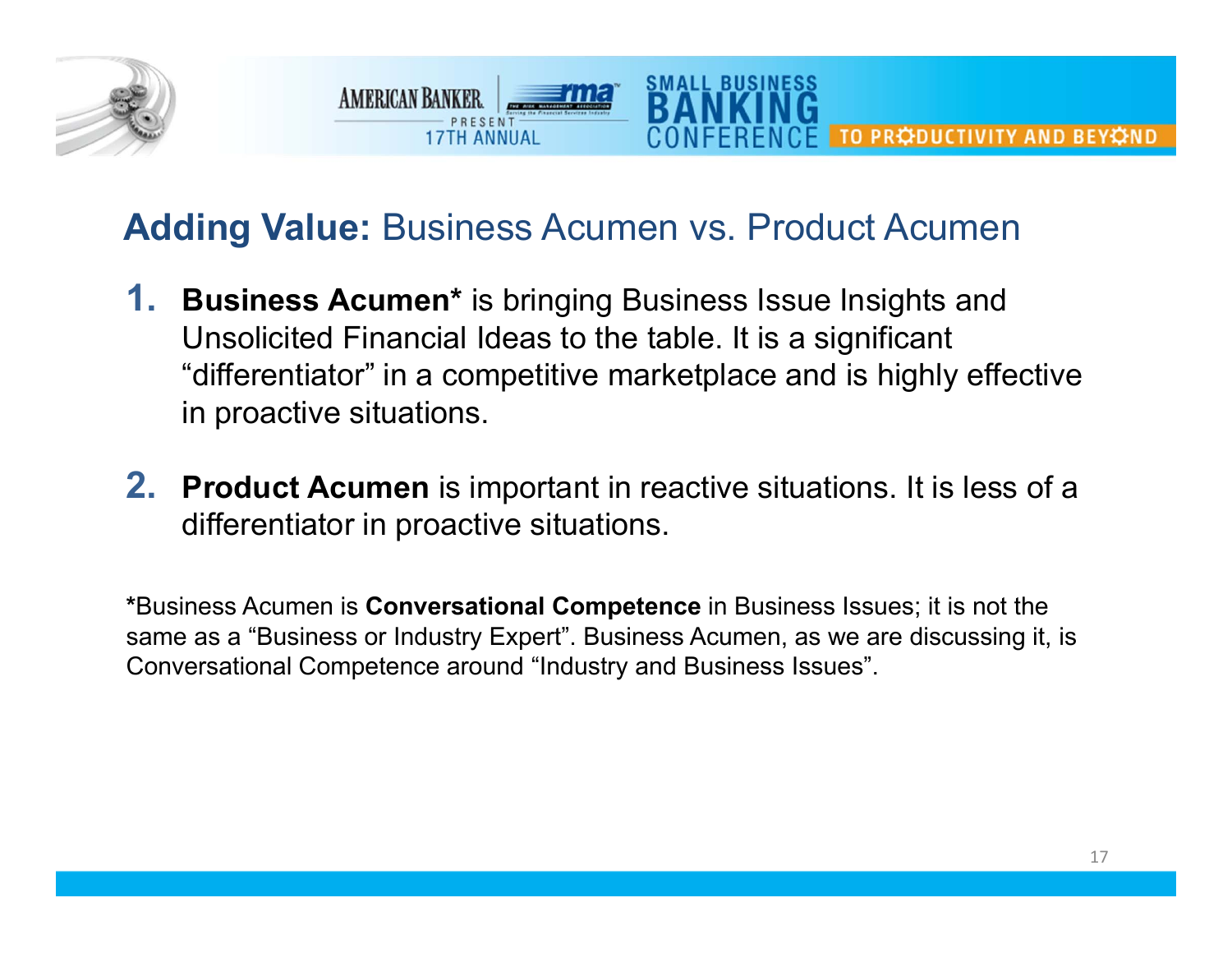

## **Levels of Relationship and Relationship Development**

**SMALL BUSINESS** 

- 1. Not all Decision Makers **want the same level** of relationship with an RM.
- 2. Not all RM can build **all levels** of relationship with a Decision Maker.

**AMERICAN BANKER** 

PRESENT

**17TH ANNUAL** 

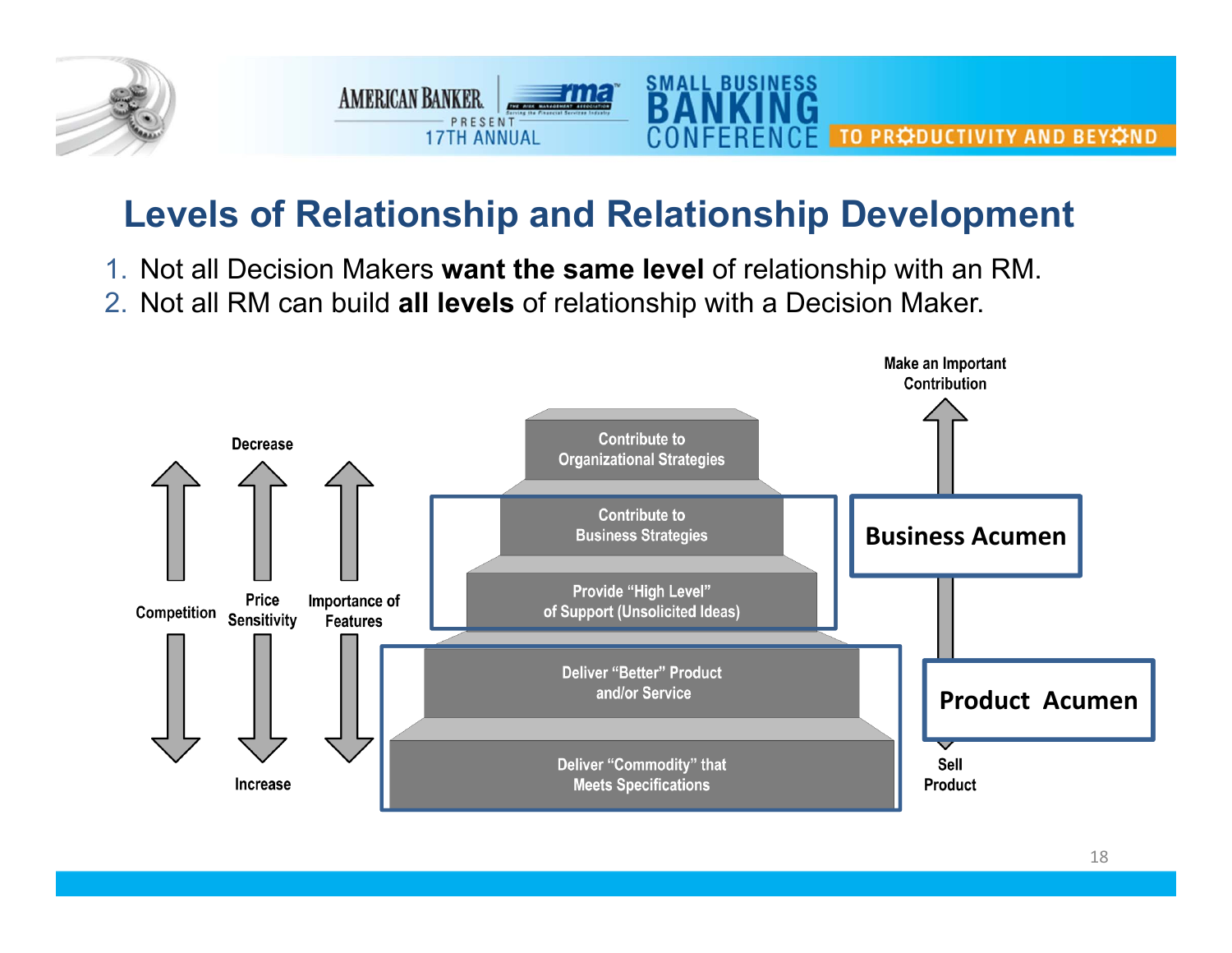

## **Levels of Relationship and Relationship Development**

**SMALL BUSINESS** 

**Level 3: Providing a High Level of Support** What gets you to Level 3 is the Client's understanding that you are providing **more "financial ideas" than your competitors are providing.**

**AMERICAN BANKER** 

PRESENT

**17TH ANNUAL** 

**Identifying opportunities** to support the short-term, mid-term and long-term business objectives of a decision maker is a **well established method** for building Level 3 relationships.

Putting together a team of Business Partners, presenting an overview of a Client or Prospect's current and future plans and looking for ways to help them get to where they want to go. . . **before they request your ideas** gets you closer to this level.

Many banks are capable of doing this **but few do it consistently.**

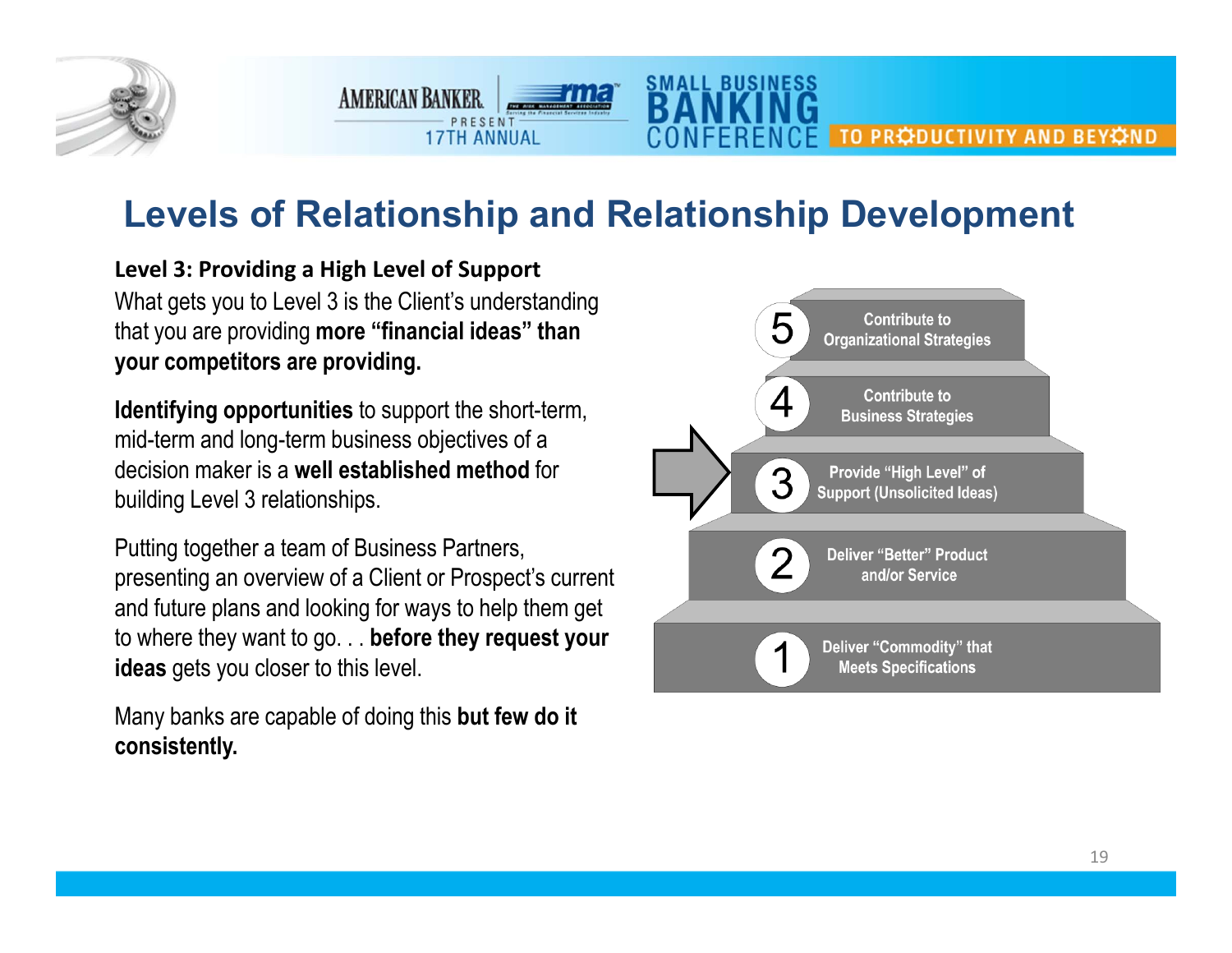

## **Levels of Relationship and Relationship Development**

**SMALL BUSINESS** 

#### **Level 4: Focusing on Business Issues**

**AMERICAN BANKER** 

PRESENT

**17TH ANNUAL** 

The **Level 4** Relationship is focused on **business Issues.** Clients know that you provide better service and support than competitors; what they see now is that you understand their industry, trends within their industry, and "business issues" those trends are creating for their businesses.

At **Level 4,** you generate ideas for addressing more than explicit financial needs; you focus on topics like efficiency, productivity and market strategies. At **Level 4** you provide [1] industry and business insights that help Business Owners see mid-term/long-term issues more clearly, [2] on-going education, [3] "benchmarking" of business/financial operations.

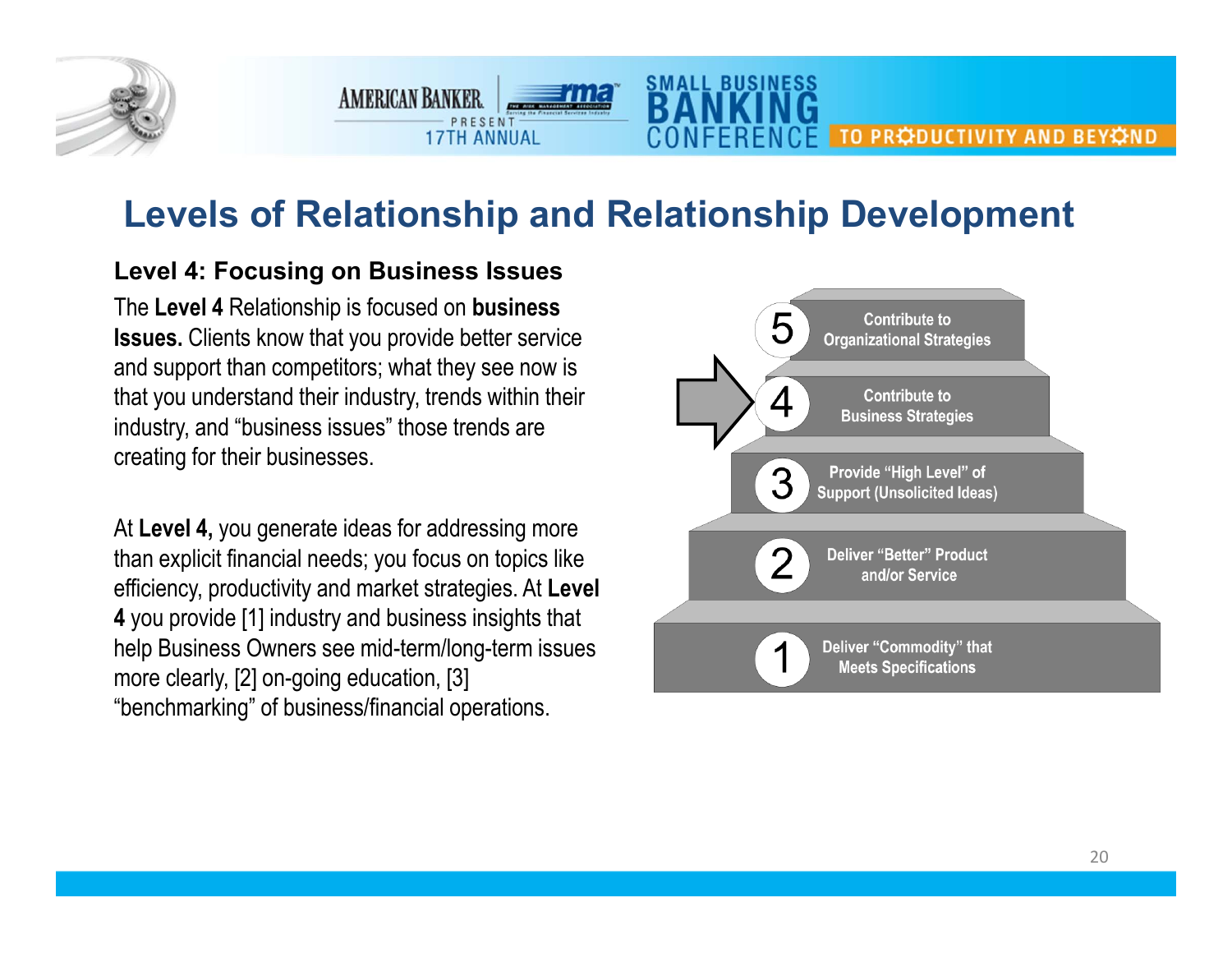

## **Changing the Conversation toward Business Acumen**

AMERICAN BANKER **Fina** PRESENT

**17TH ANNUAL** 

**SMALL BUSINESS** 



1. Where are you banking? 2. What **products** are you using? 3. How are they **priced and structured?** 4. What 2 things do you wish your bank was doing **but they're not?** 5. Can I have a **copy of your statements** to put together an offer of how we would handle your banking relationship? Where are the Business Issues here? These questions focus on **products;** comparing your products with a competitor's. These **Consider these Questions. . .** 

TO PRODUCTIVITY AND BEYOND

questions demonstrate **product acumen!!**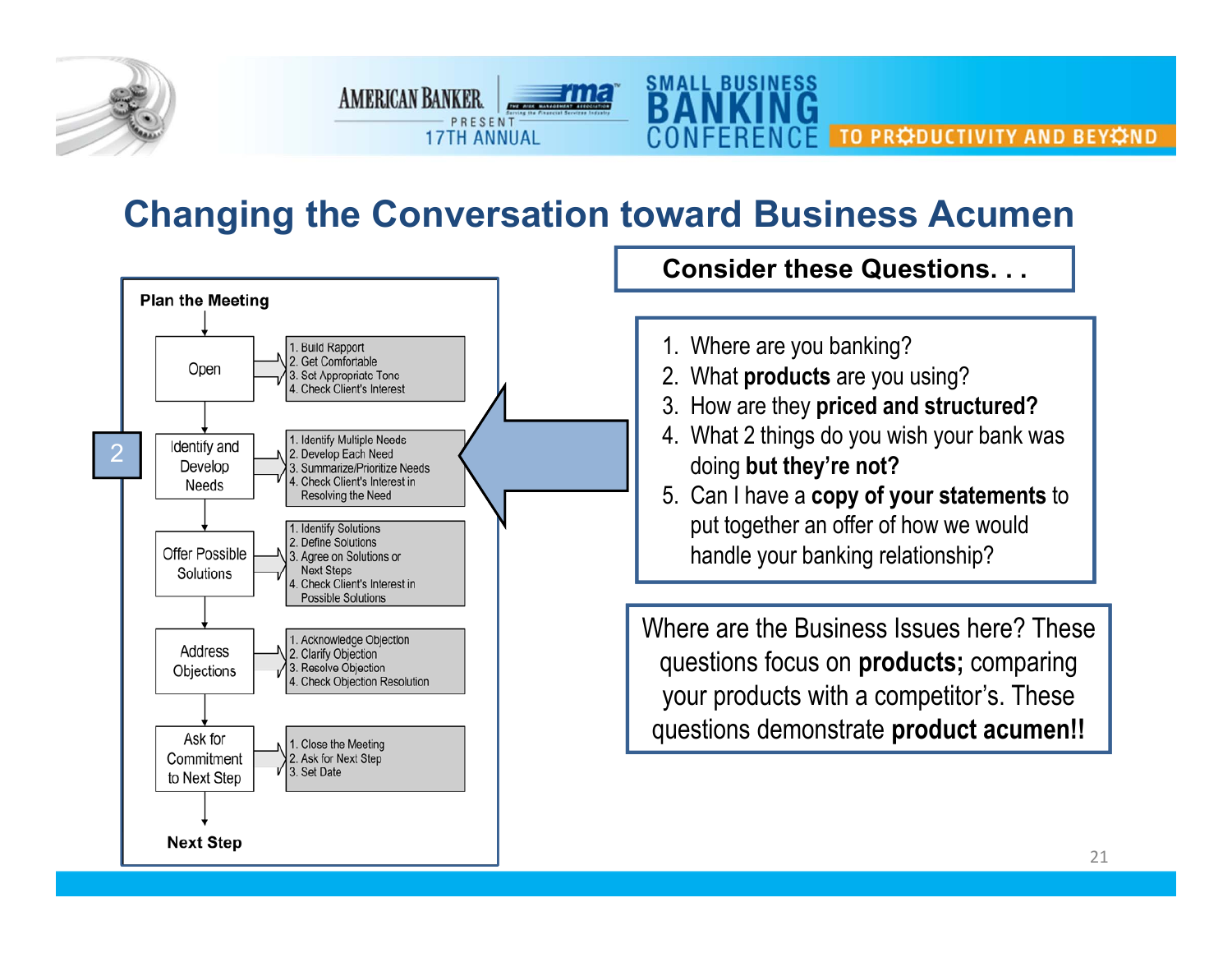

## **Changing the Conversation toward Business Acumen**

AMERICAN BANKER PRESENT

**17TH ANNUAL** 

**SMALL BUSINESS** 

NFFRFNCF

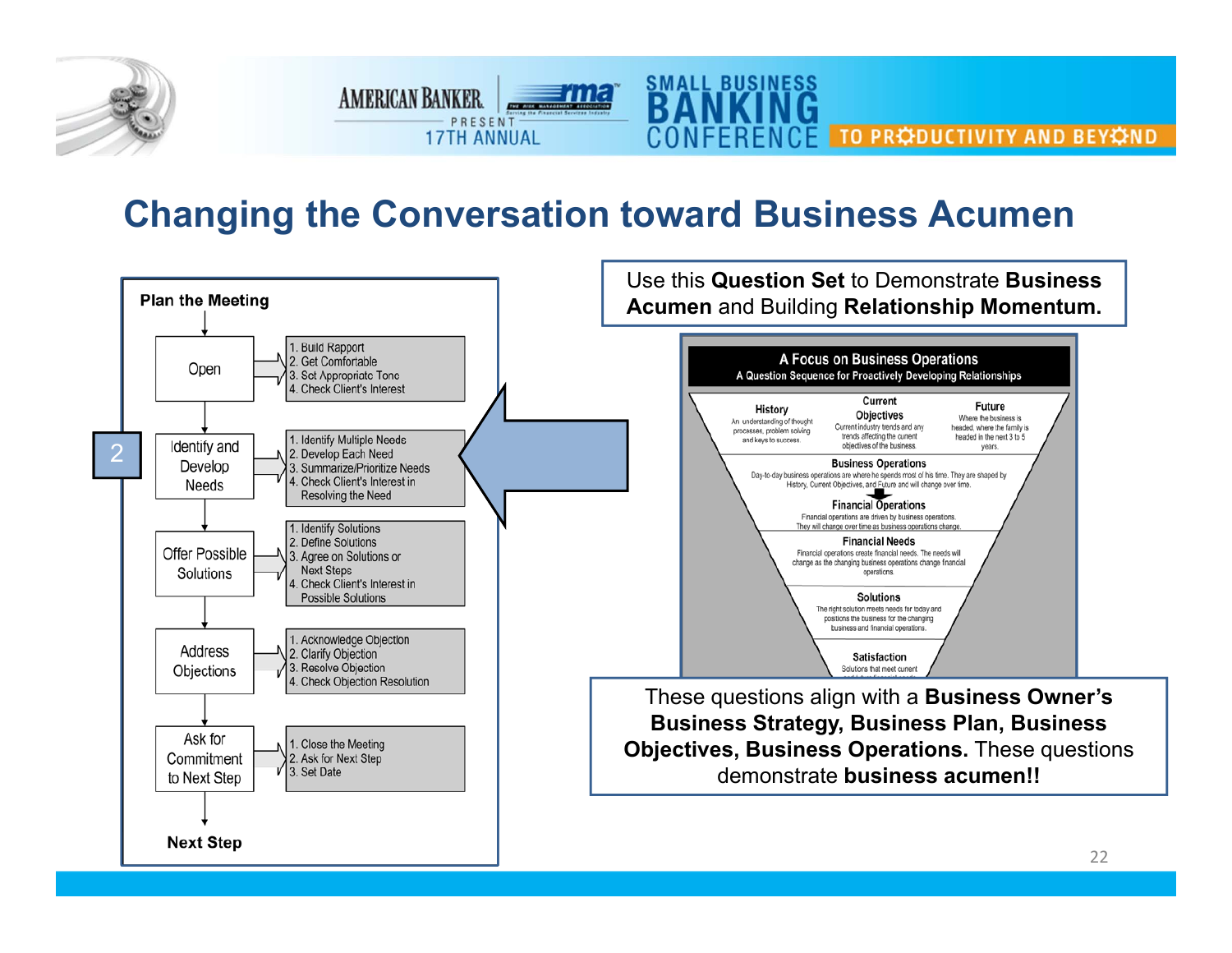

## **Changing the Conversation toward Business Acumen**

AMERICAN BANKER PRESENT

**17TH ANNUAL** 

**SMALL BUSINESS** 

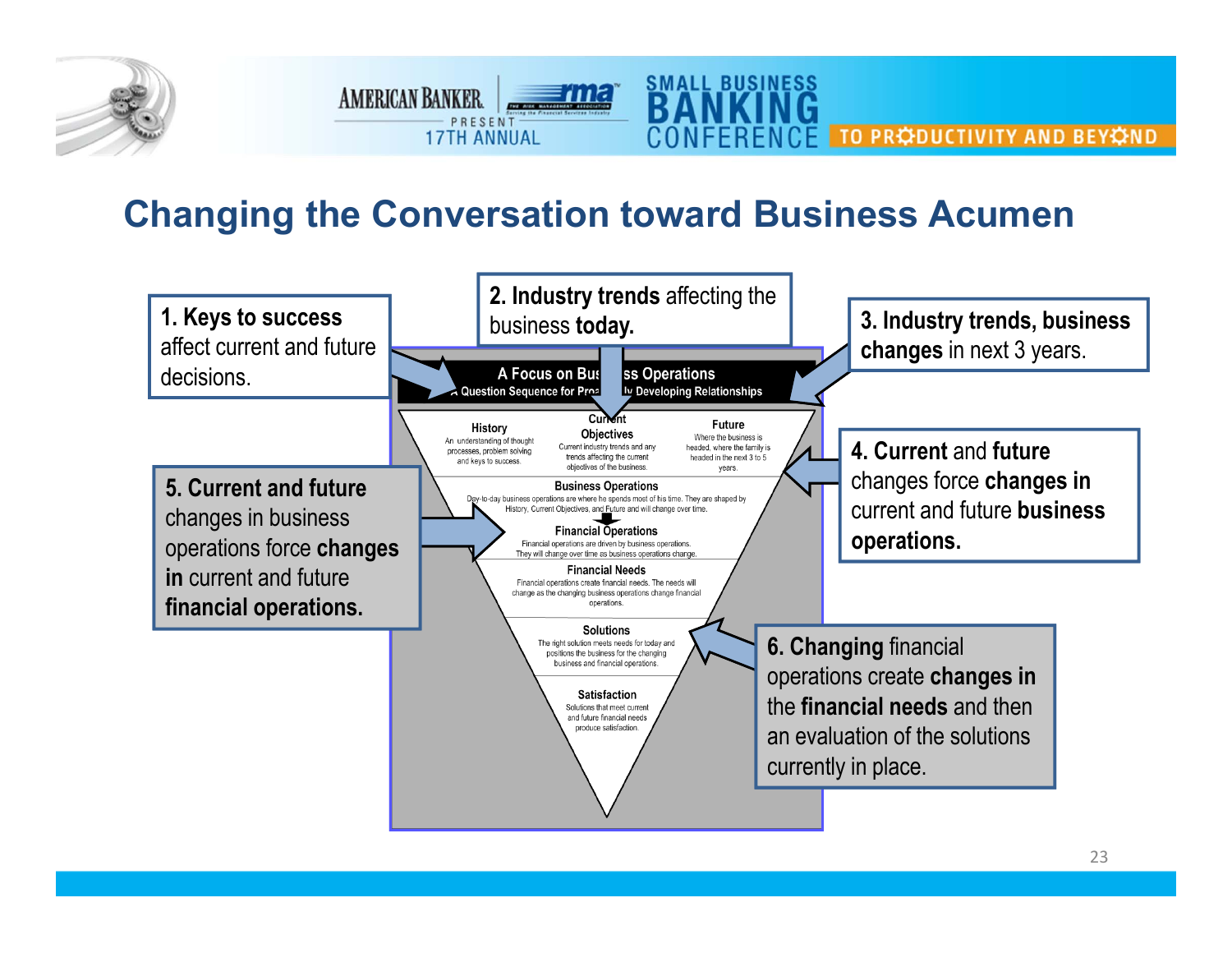

## **Relationship Development Process Overview**

AMERICAN BANKER

**PRESENT** 



**SMALL BUSINESS** 

NFFRFNCF

E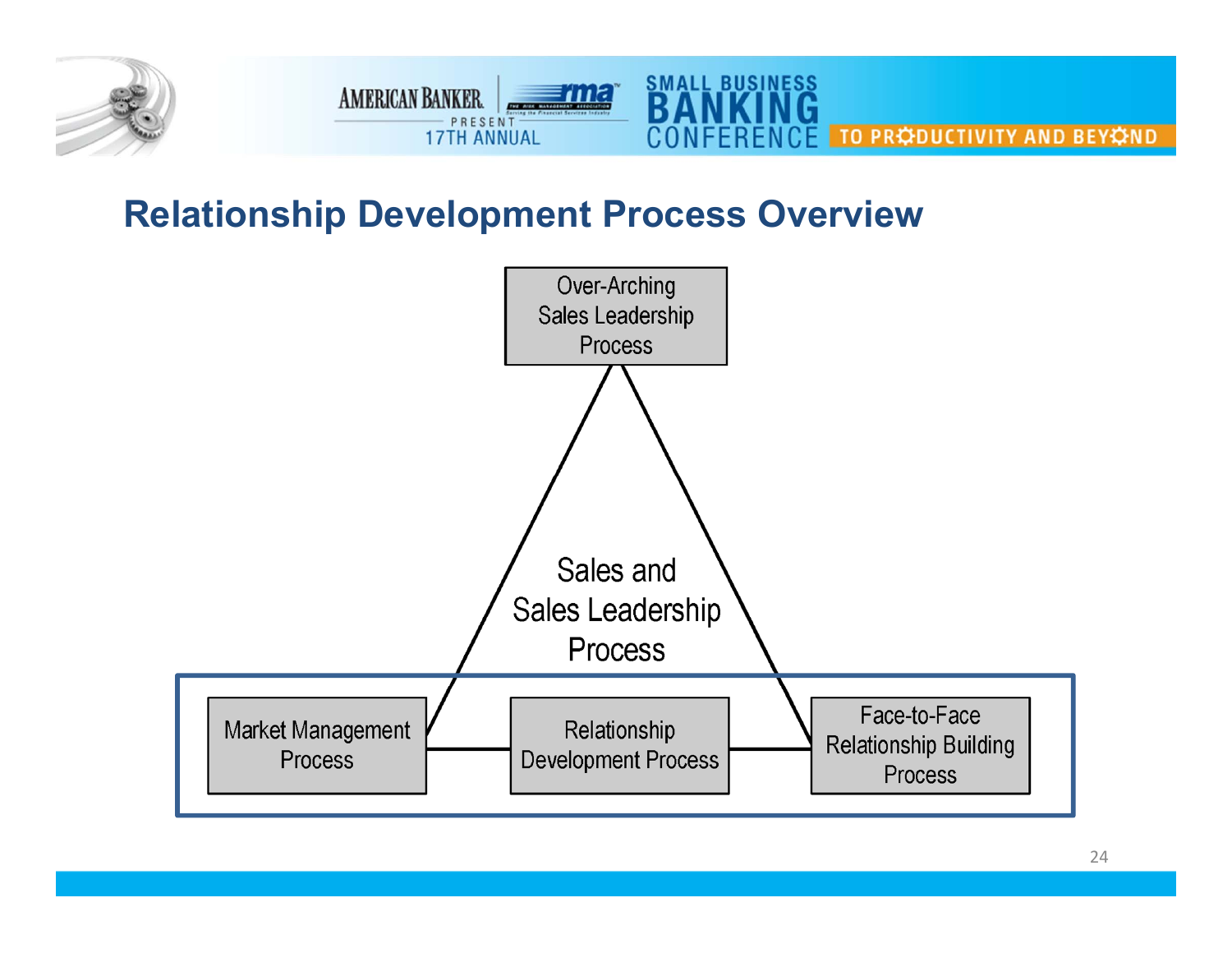

## **Relationship Development Process Overview**

AMERICAN BANKER PRESENT

**17TH ANNUAL** 



**SMALL BUSINESS**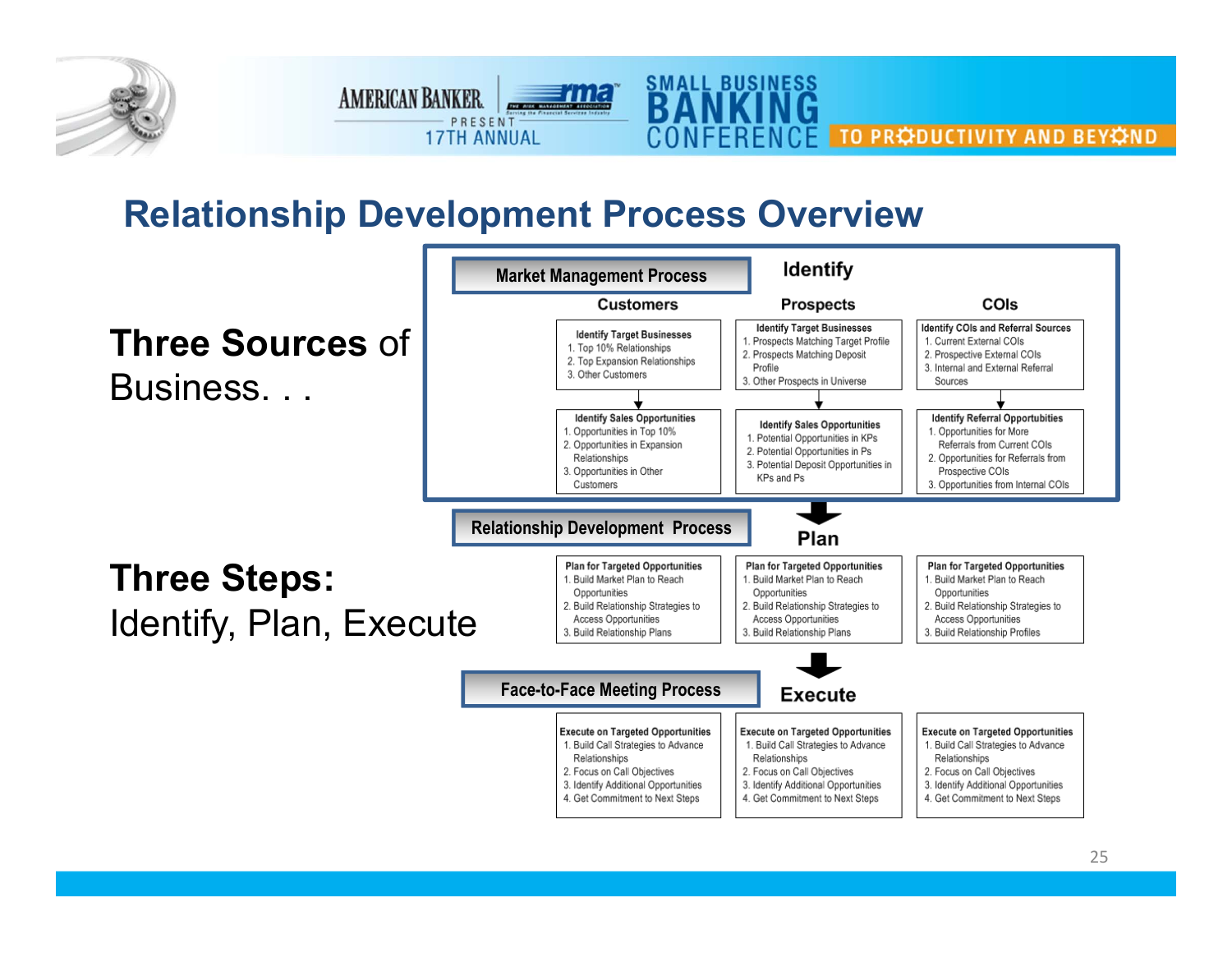

#### **AMERICAN BANKER** TO PRODUCTIVITY AND BEYOND **17TH ANNUAL**

## **Sustainable Performance is Driven by Leadership**

High-Performing Sales Leaders . . .

- 1. Provide "Targets" to Team Members and
- 2. Keep a focus on the quality of the calls made on those Targeted Businesses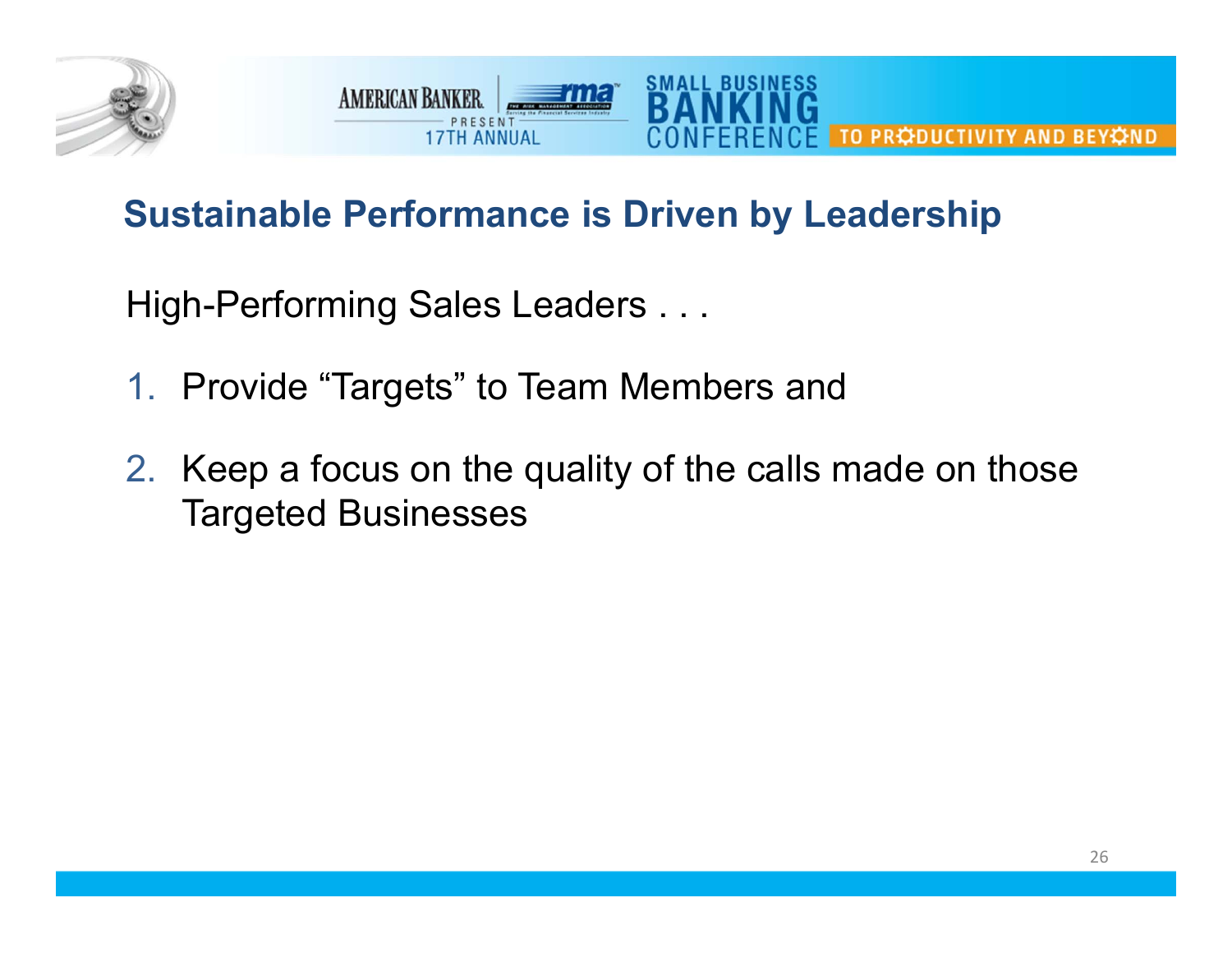



## **The Market Management Process**

The Market Management Process "proactively" focuses on 3 sources of leads. . . Customers, Prospects and COIs .

Sustainable growth in top-line revenue (and asset quality) is driven by developing leads with **"targeted" relationships** within these lead sources. Typically. . .

- 1. Retention Relationships (Key Customers)
- 2. Expansion Relationships (High Potential Customers)
- 3. Acquisition Relationships (Key Prospects)
- 4. Current and Prospective COIs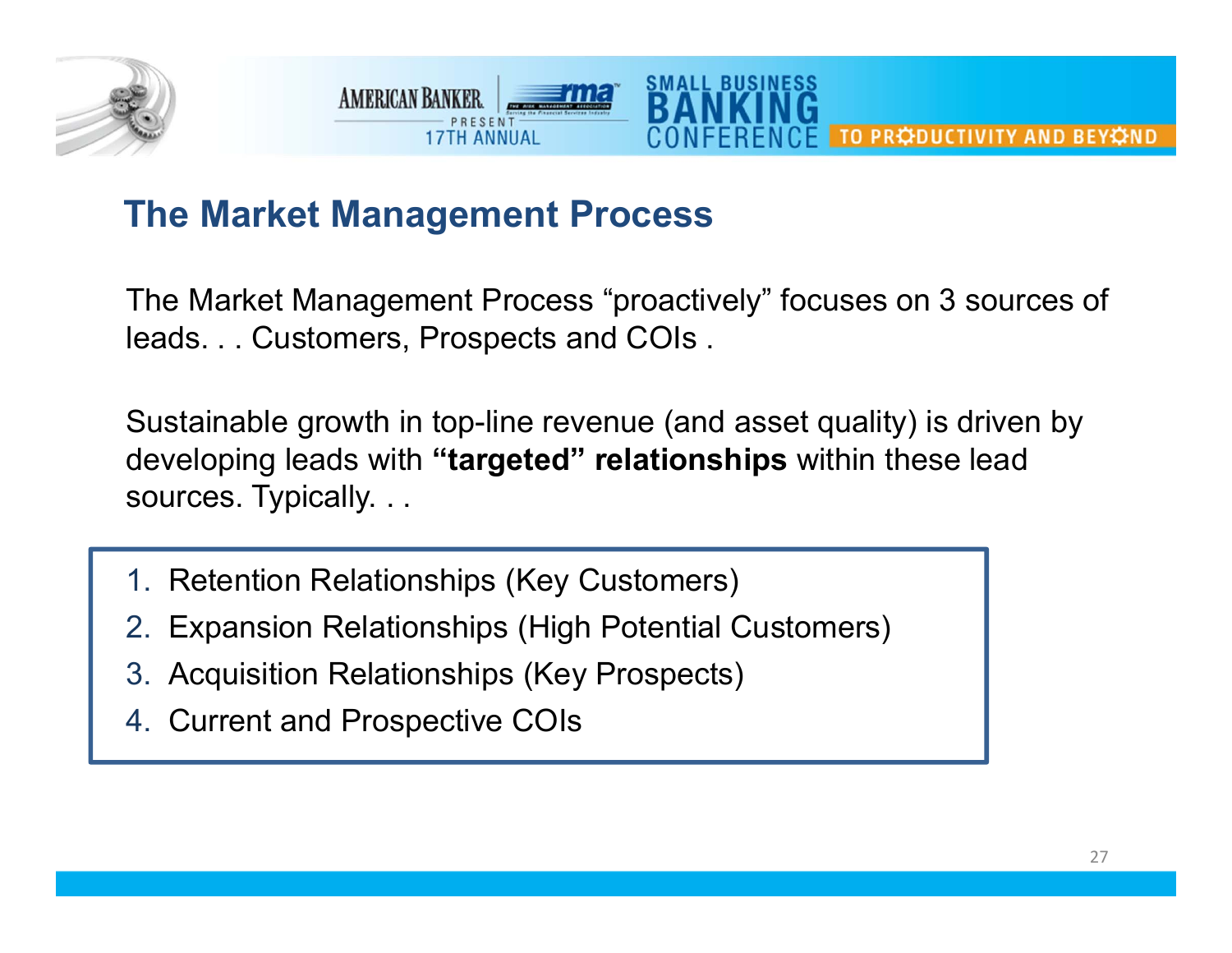



## **Identify the Right Targets**

Define the industries you want more business from.

| <b>Target Industries</b>                           | <b>Limited Appeal Industries</b>              |
|----------------------------------------------------|-----------------------------------------------|
| <b>Distributors</b>                                | <b>Transportation Businesses</b>              |
| <b>Law Practices</b>                               | <b>Trade Contractors</b>                      |
| Architect, Engineering, and Business Service Firms | <b>Real Estate or Construction Businesses</b> |
| <b>Financial Service Providers</b>                 | Retail                                        |
| <b>Insurance Brokers or Firms</b>                  | <b>C-Stores and Gas Stations</b>              |
| Wholesalers                                        | <b>Used Car Dealerships</b>                   |
| Medical, Dental, and Health Practices              | <b>Restaurants</b>                            |
| <b>Accounting Firms</b>                            | Farming                                       |
| <b>Manufacturers</b>                               | Mini-warehouses                               |
| <b>Retail Trade</b>                                |                                               |
|                                                    |                                               |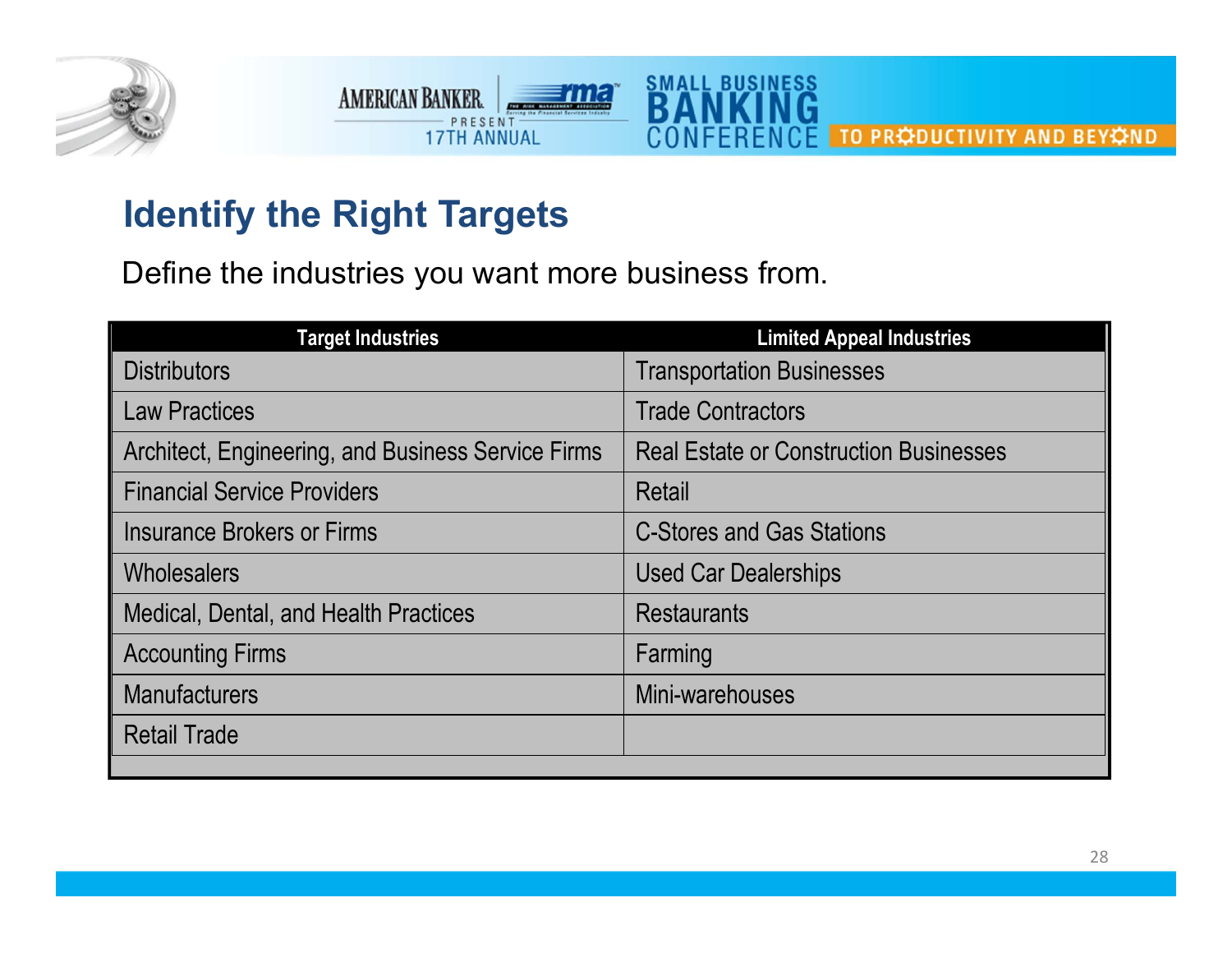



## **Identify the Right Targets**

Define the businesses you want more business from.

| <b>Business Characteristics</b>                                      |
|----------------------------------------------------------------------|
| In business over 3 years                                             |
| Sales revenue between \$750,000 and \$10,000,000                     |
| Employing more than 5 people                                         |
| Plant located within 10 miles of a branch location                   |
| <b>Privately held</b>                                                |
| Experienced management team                                          |
| Borrowing needs greater than \$100,000                               |
| Satisfactory commercial borrowing-track record                       |
| Profitable (Net Profit After Tax) for at least two consecutive years |
| Tangible Net Worth greater than \$250,000                            |
| Leverage (Debt-to-Worth) less than 4 to 1                            |
| Deposit balances average more than \$50,000                          |
| Using or needing 5 or more business banking products                 |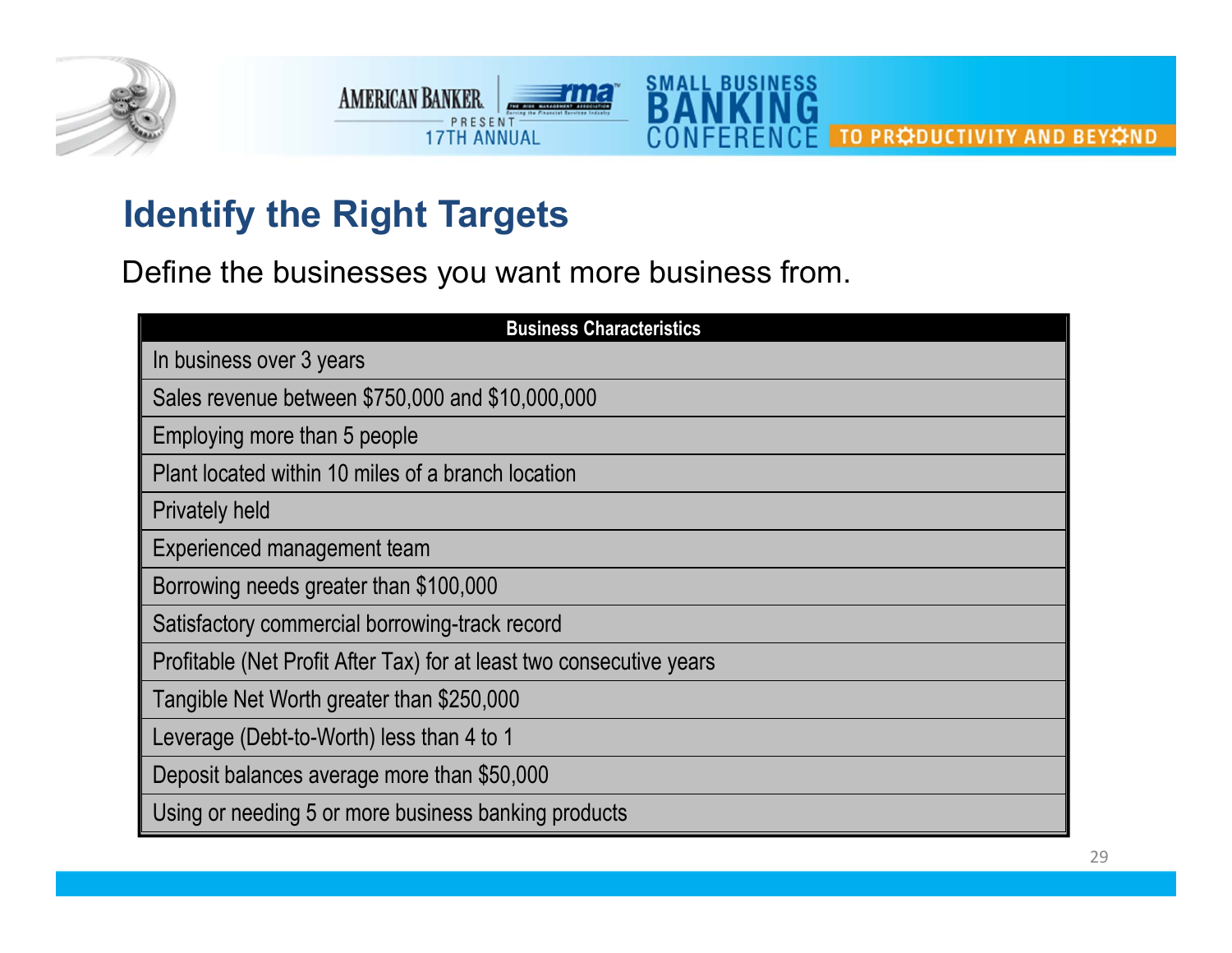

#### **SMALL BUSINESS** AMERICAN BANKER PRESENT TO PRODUCTIVITY AND BEYOND **17TH ANNUAL**

## **Defining the Conversation with the Business Owner**

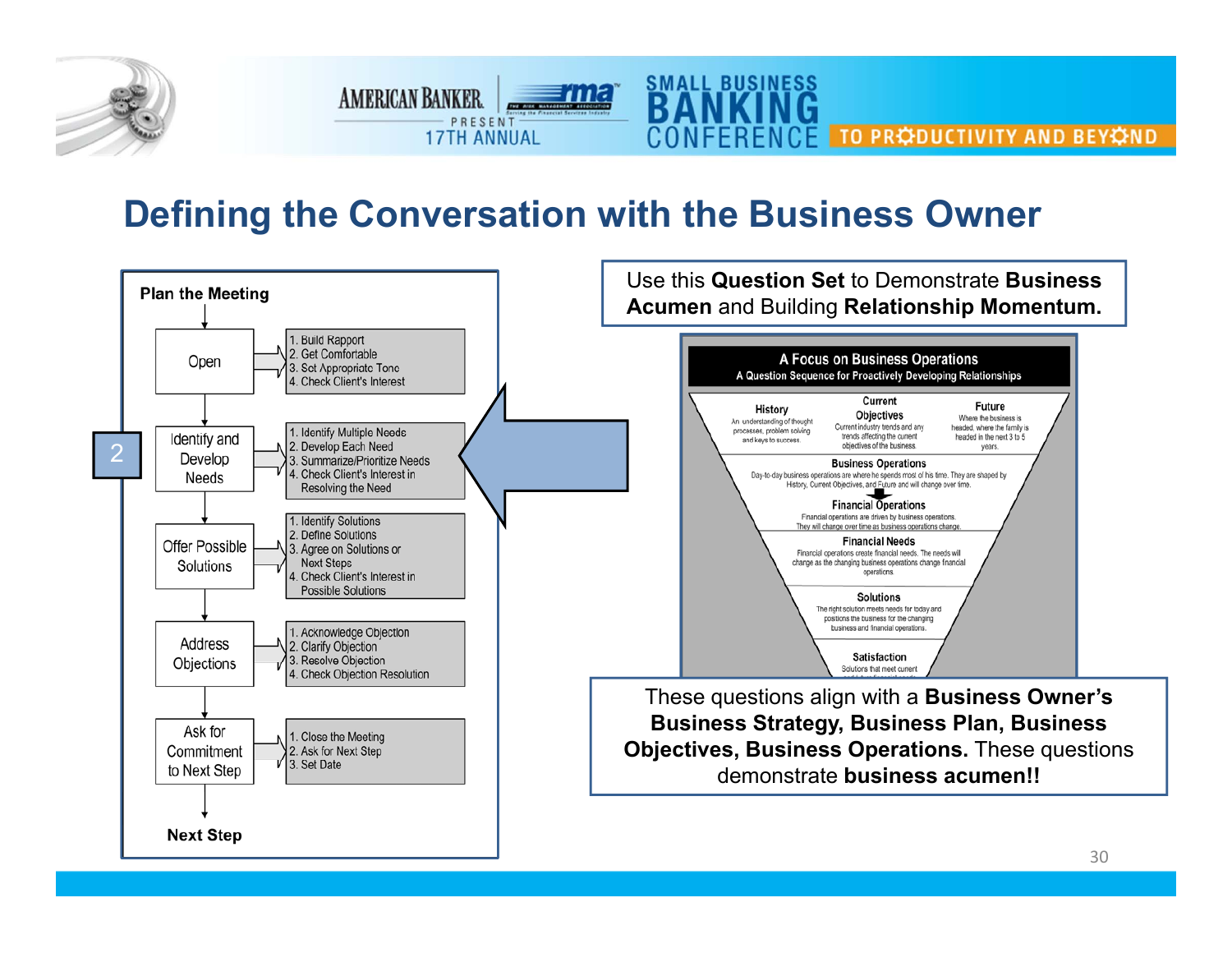



**A Model for a Common Processfor Credit and the Sales Team**

# This is where the**Credit Partnership** is both Key and Necessary for Sustainability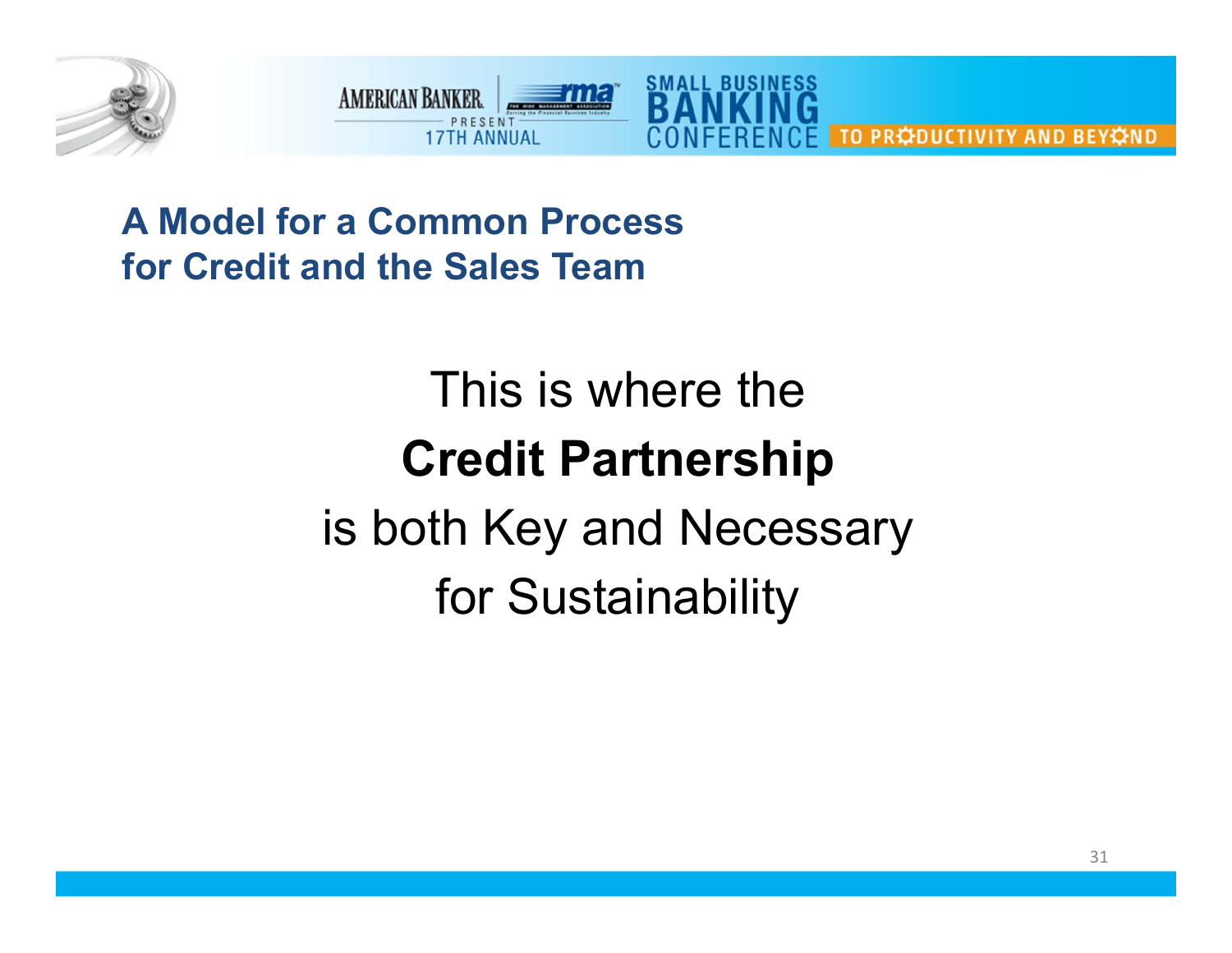



## **"Partnering" with the Sales Team**

Building the Partnership, the Best Practices have been out there for years. . .

- 1. Involve **credit, risk management, finance and executive management** in building a model "targeting" and setting limits for specific industries, specific "business" characteristics and types of loans
- 2. Build **close communication** between the Sales Leaders and Credit Leadership so that each understands the other's concerns
- 3. Make approval rate percentages an important part of communication process credit Area and the Sales Teams
- 4. Provide **increased support to Branch Sales Leadership and Team Members** [they can be the greatest source of rejects]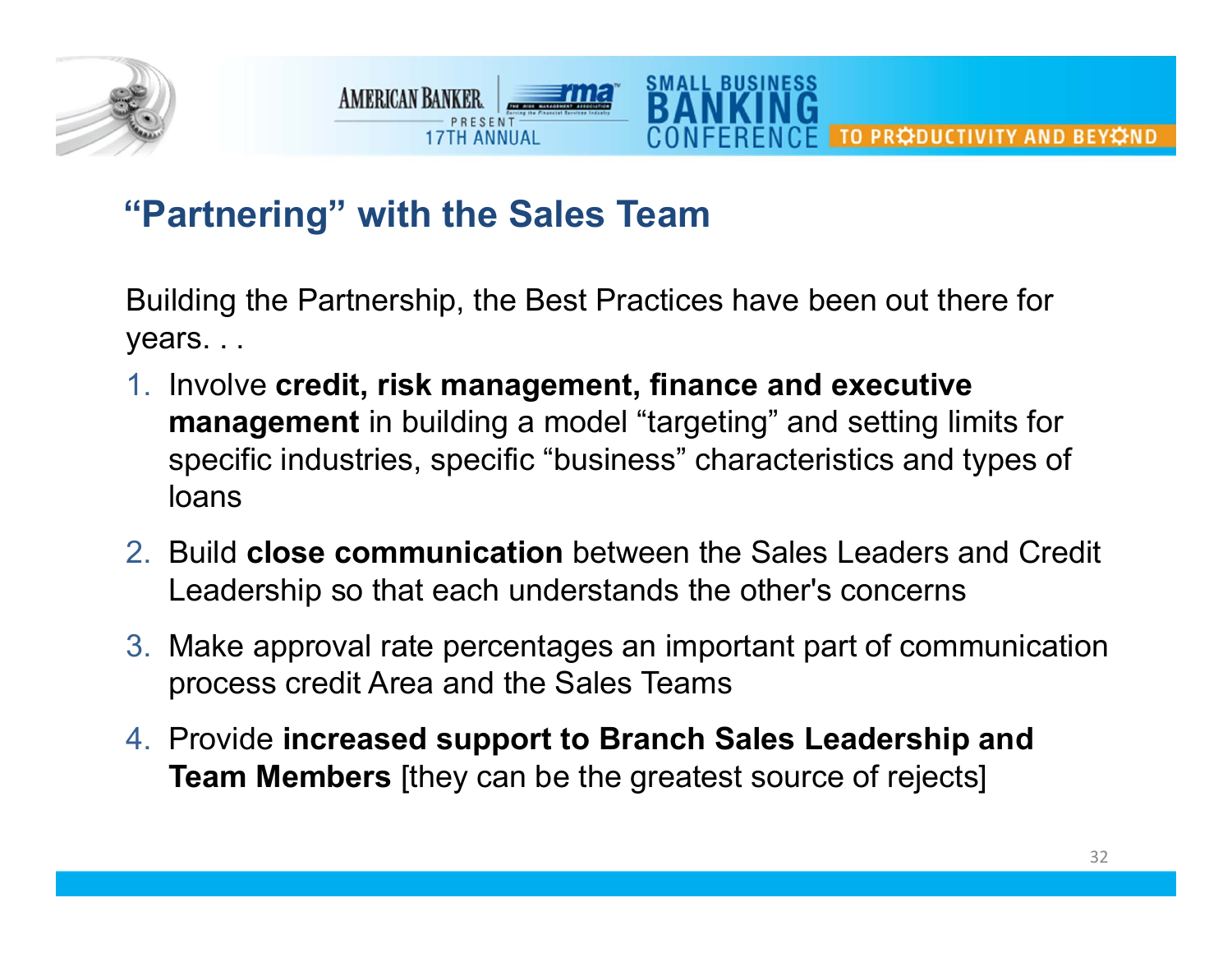



# **The Credit andSales Team Partnership**

**Dan Carmichael**

Senior Vice President, Regions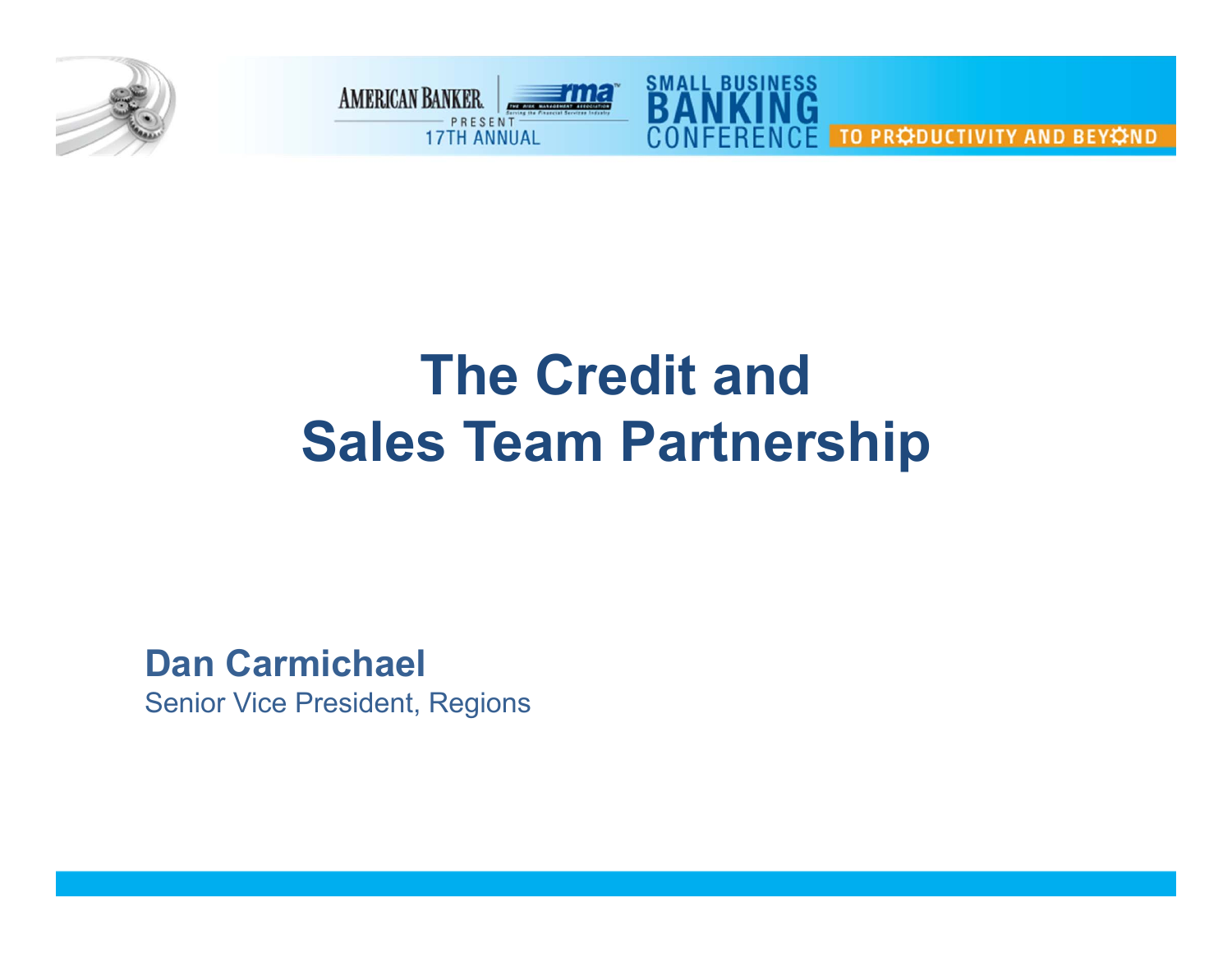



## **A Little Context. . . History**

- 1.\$120 Billion Commercial Bank operating in 16 states
- 2. Business-to-business segments include Branch Banking, Business and Community Banking, Commercial Banking, CRE and Specialized Industries
- 3. Built the first "Business Loan Center" (BLC) in 1993; Focused on the <\$5,000,000 segment
- 4.Shifted to <\$10,000,000 in 2001
- 5.Shifted to <\$20,000,000 in 2008
- 6.Combined Regional BLCs into 1 BLC in 2010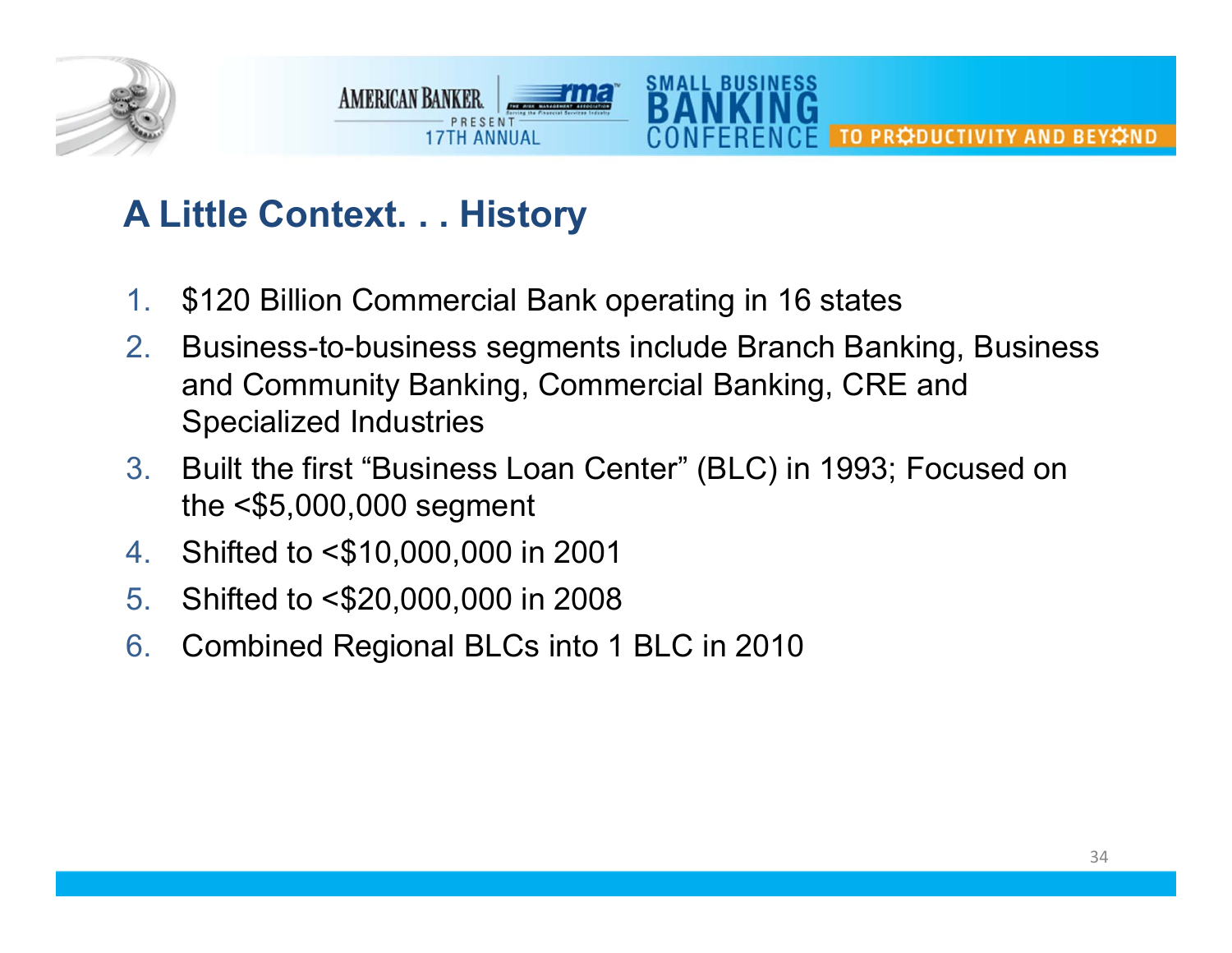

#### **SMALL BUSIN AMERICAN BANKER** TO PRODUCTIVITY AND BEYOND **17TH ANNUAL**

## **A Little Context. . . Transaction Size**

- 1.Working Capital Loans <\$10,000,000
- 2.Term Loans <\$10,000,000
- 3.Owner-Occupied Real Estate <\$10,000,000
- 4.Other Credit Related Products <\$10,000,000

\* Total Exposure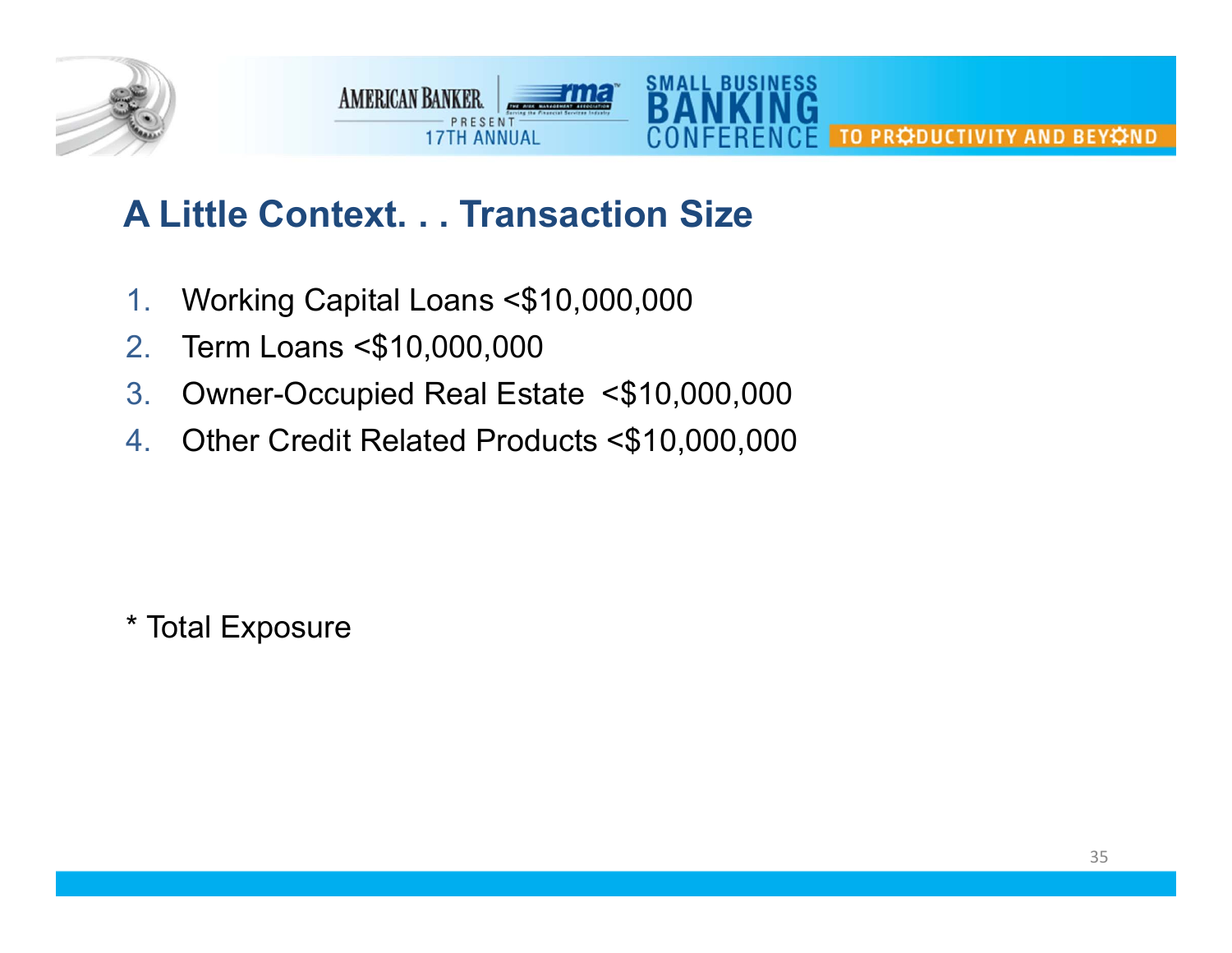



## **"Partnering" on the Branch Banking Profile. . . Current**

| <b>Target Industries</b>             | High Risk Industries                          |
|--------------------------------------|-----------------------------------------------|
| <b>Distributors</b>                  | <b>Transportation Businesses</b><br>$\bullet$ |
| <b>Law Practices</b>                 | <b>Trade Contractors</b><br>$\bullet$         |
| <b>Business Service Firms</b>        | Low-End Retail<br>$\bullet$                   |
| Insurance Brokers or Firms           | <b>Gas or Service Stations</b><br>$\bullet$   |
| <b>Wholesalers</b>                   | <b>Most Restaurants</b><br>$\bullet$          |
| Medical, Dental and Health Practices | <b>Beauty Shops</b><br>$\bullet$              |
| <b>Accounting Firms</b>              | Dry Cleaning and Laundry<br>$\bullet$         |
| <b>Manufacturers</b>                 | Lawn, Garden Services and Landscaping         |
| <b>Retail Trade</b>                  | Mini-warehouses<br>$\bullet$                  |
| Agriculture                          | <b>Car Washes</b>                             |
|                                      | <b>IRE</b>                                    |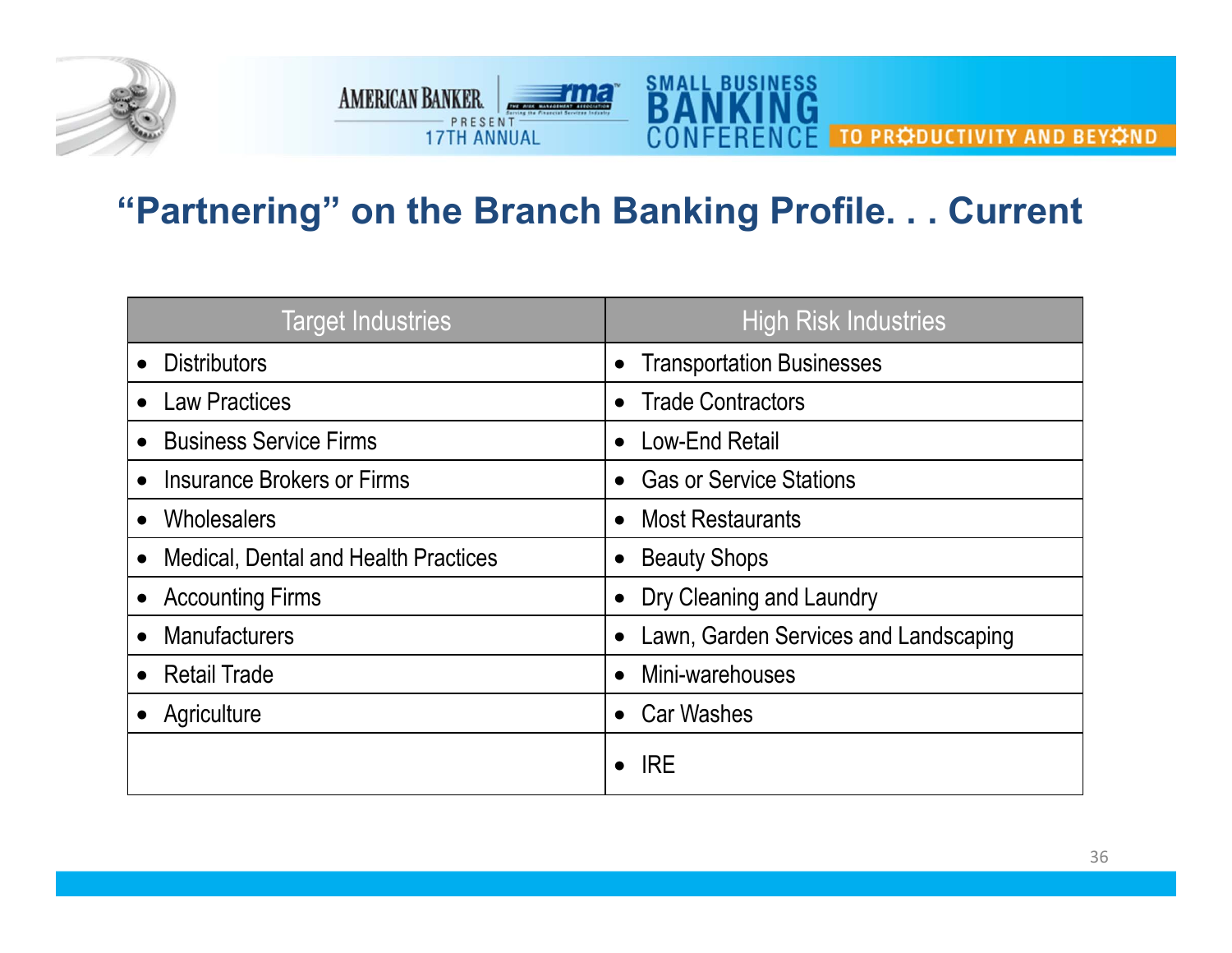



## **"Partnering" on the Branch Banking Profile. . . Current**

| <b>Business Characteristics</b>                                                                                                                                                          |  |  |
|------------------------------------------------------------------------------------------------------------------------------------------------------------------------------------------|--|--|
| In business over 3 years                                                                                                                                                                 |  |  |
| Sales-size between \$250,000 and \$2,000,000                                                                                                                                             |  |  |
| Typically employing 2 or more people                                                                                                                                                     |  |  |
| Business located within 3 miles of a branch location                                                                                                                                     |  |  |
| Experienced management team                                                                                                                                                              |  |  |
| Borrowing needs up to \$500,000 for deposit secured or Owner Occupied RE secured; up to \$250,000<br>for equipment and specialty vehicle; and up to \$100,000 for unsecured/soft secured |  |  |
| Satisfactory commercial borrowing-track record                                                                                                                                           |  |  |
| Profitable (Net Profit After Tax) for at least two consecutive years                                                                                                                     |  |  |
| Deposit balances average more than \$15,000                                                                                                                                              |  |  |
| Using or needing 5 or more business banking and consumer banking products                                                                                                                |  |  |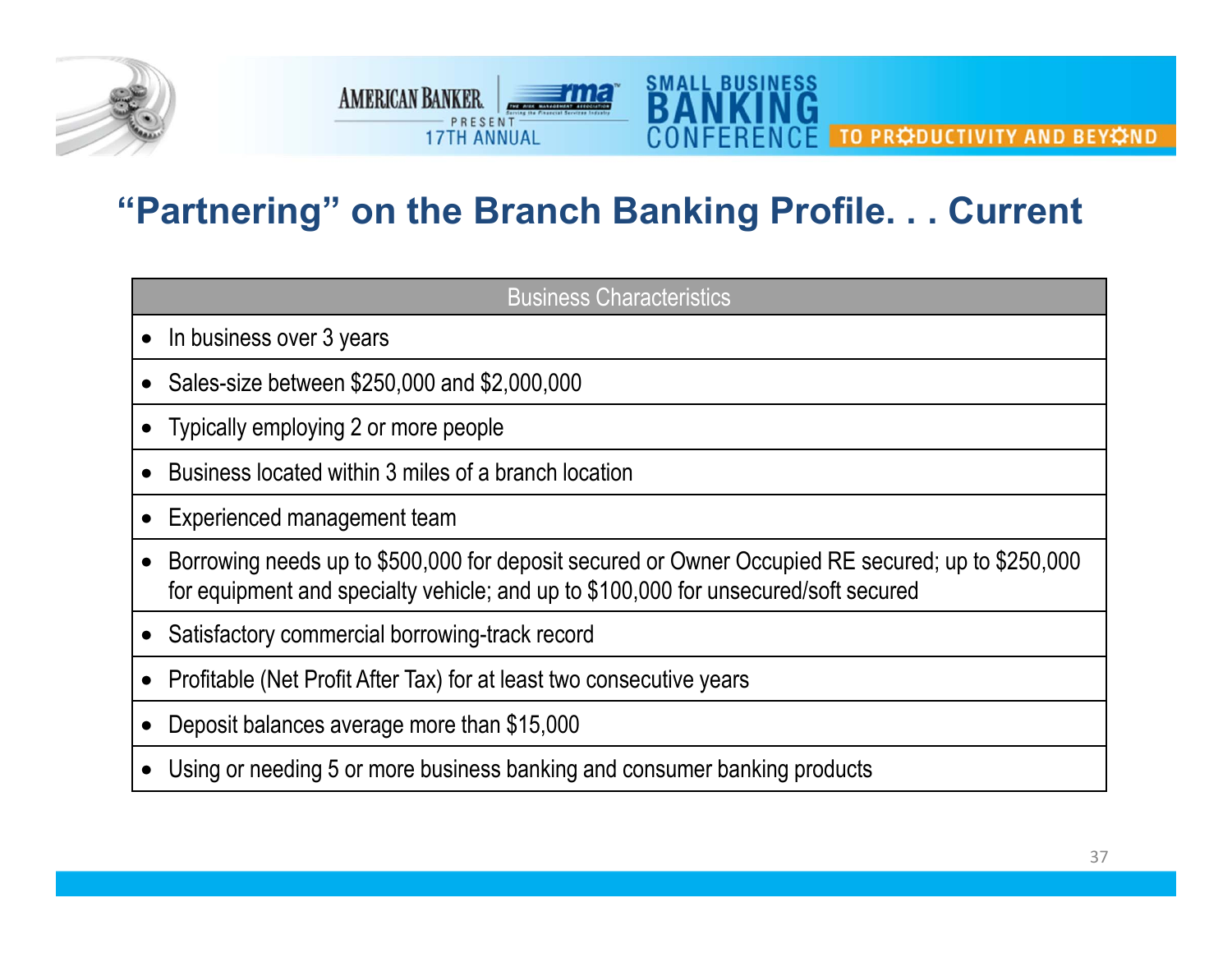

#### **SMALL BUSINESS AMERICAN BANKER** ≡m **DESCRIPTION THESENT CE TO PRODUCTIVITY AND BEYOND**

### **"Partnering" on the Business/Community Banking Profile. . . Current**

| <b>Target</b>                               | <b>High Risk Industries</b>           |
|---------------------------------------------|---------------------------------------|
| <b>Distributors</b>                         | <b>Transportation Businesses</b>      |
| <b>Law Practices</b>                        | <b>Trade Contractors</b>              |
| <b>Business Service Firms</b>               | Low-End Retail<br>$\bullet$           |
| <b>Insurance Brokers or Firms</b>           | <b>Gas or Service Stations</b>        |
| Wholesalers                                 | <b>Most Restaurants</b>               |
| <b>Medical, Dental and Health Practices</b> | <b>Beauty Shops</b>                   |
| <b>Accounting Firms</b>                     | Dry Cleaning and Laundry              |
| <b>Manufacturers</b>                        | Lawn, Garden Services and Landscaping |
| <b>Agri-Business</b>                        | <b>IRE</b><br>$\bullet$               |
| <b>Agriculture Production</b>               |                                       |
| <b>Franchise Restaurants</b>                |                                       |
| <b>Public Institution/Not-for-Profit</b>    |                                       |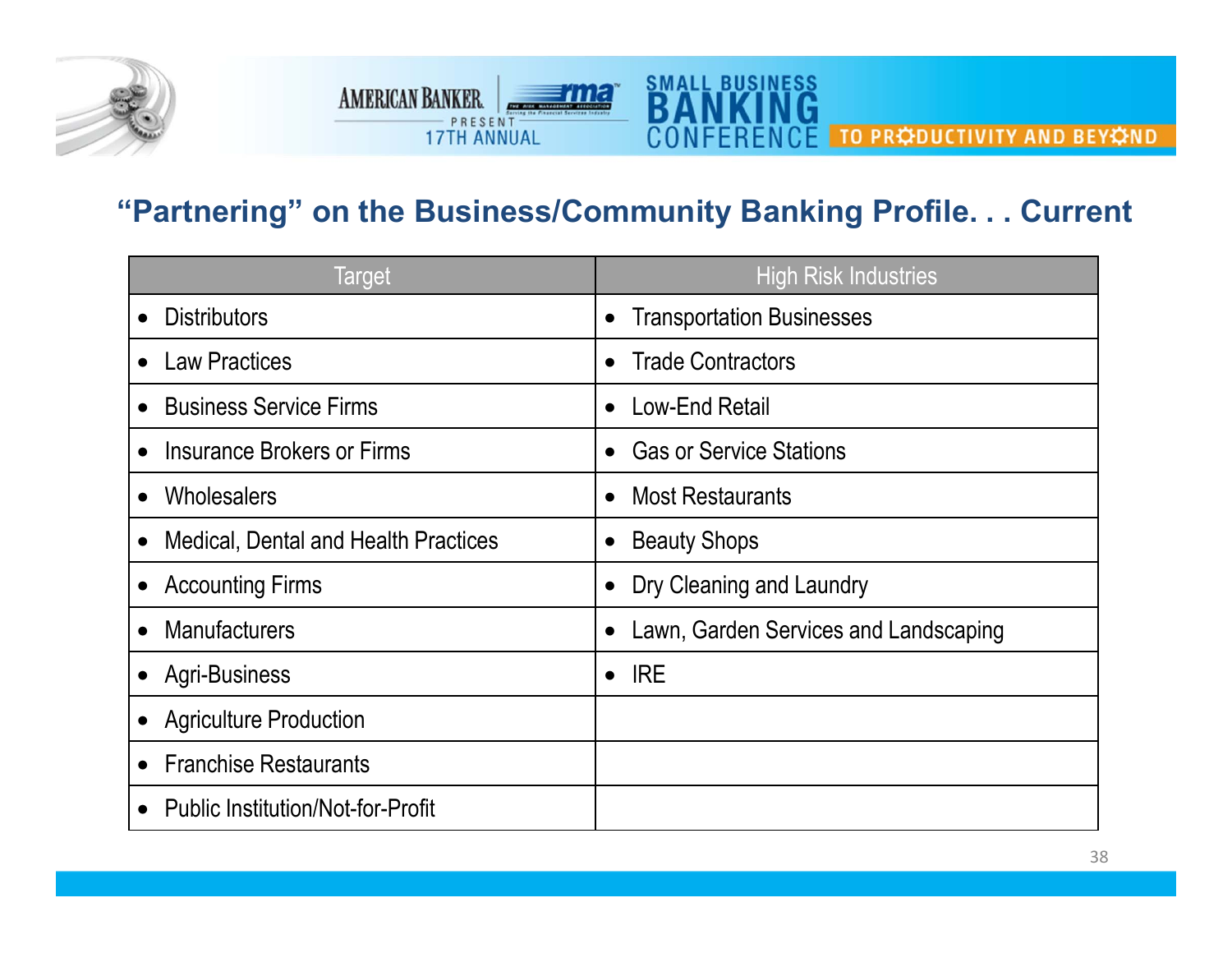



### **"Partnering" on the Business/Community Banking Profile. . . Current**

| <b>Business Characteristics</b>                                                                                                                                         |
|-------------------------------------------------------------------------------------------------------------------------------------------------------------------------|
| • In business over 3 years                                                                                                                                              |
| Sales-size between \$2,000,000 and \$20,000,000                                                                                                                         |
| Typically employing 5 or more people                                                                                                                                    |
| Business located within 10 miles of a branch location                                                                                                                   |
| Experienced management team                                                                                                                                             |
| Borrowing needs >\$500,000 for deposit secured, Owner Occupied RE secured; >\$250,000 for<br>equipment and specialty vehicle; and >\$100,000 for unsecured/soft secured |
| • Satisfactory commercial borrowing-track record                                                                                                                        |
| Profitable (Net Profit After Tax) for at least two consecutive years                                                                                                    |
| Leverage (Debt-to-Worth) less than 4 to 1                                                                                                                               |
| Deposit balances average more than \$50,000                                                                                                                             |
| • Using or needing 5 or more business banking or consumer banking products                                                                                              |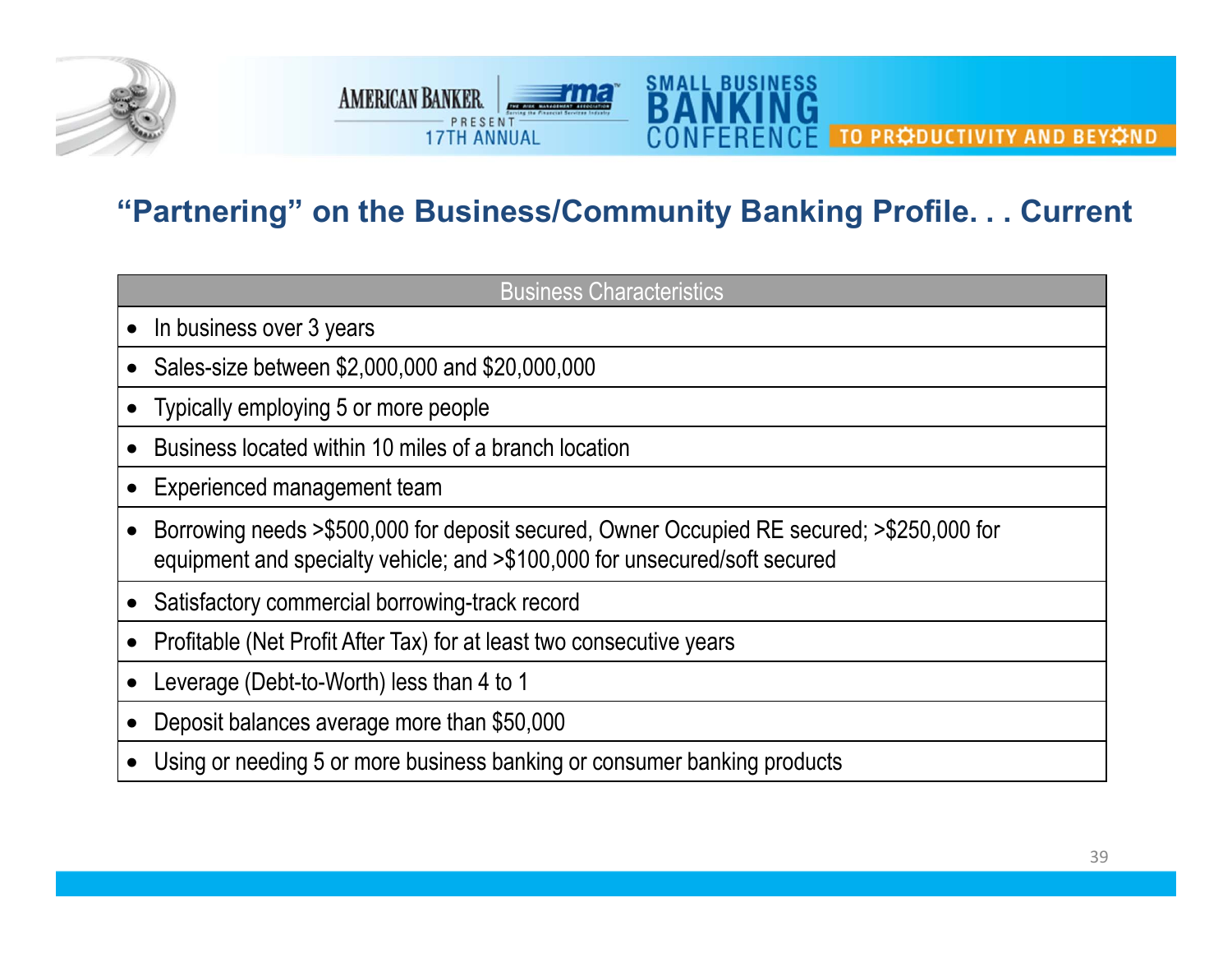



### **Business Loan Center Commitment**

### **The Vision**

To provide client-focused, value-added solutions for our internal and external customers in a timely manner, while maintaining a disciplined approach to the quality of underwriting, risk rating accuracy and overall credit quality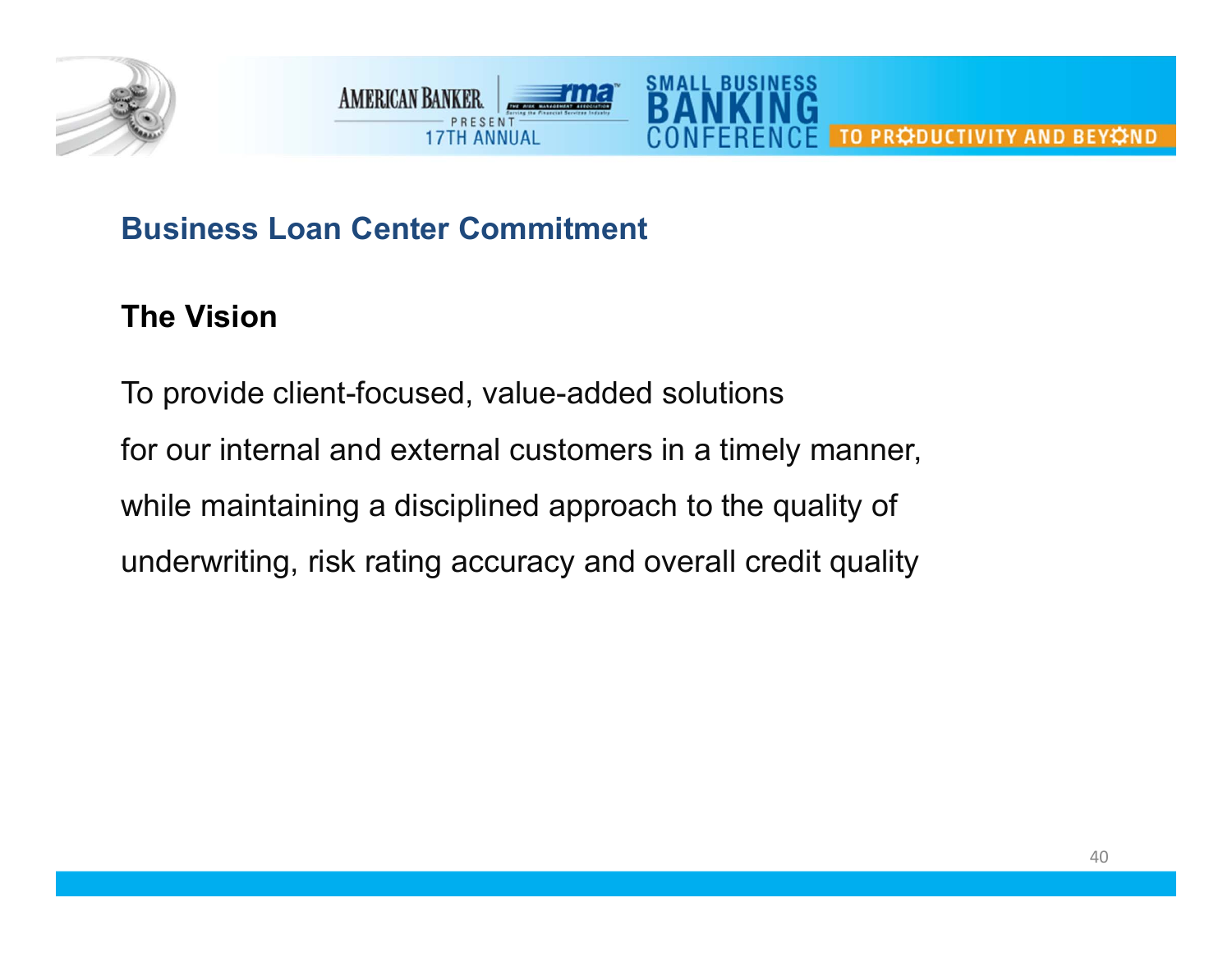

SMALL BUSINE

### **The Challenge**

- 1. Given the state of the small business economy and portfolio amortization, quality loan growth is difficult to achieve.
- 2. Problem asset migrations are flat in this segment, while other segments are having significant reductions in migrations.
- 3. Competitive forces are impacting structure, terms and pricing.
- 4. There are a limited number of new, high-quality prospects seeking credit.
- 5. Internal focus on process improvements.

**AMERICAN BANKER** 

**17TH ANNIIAI**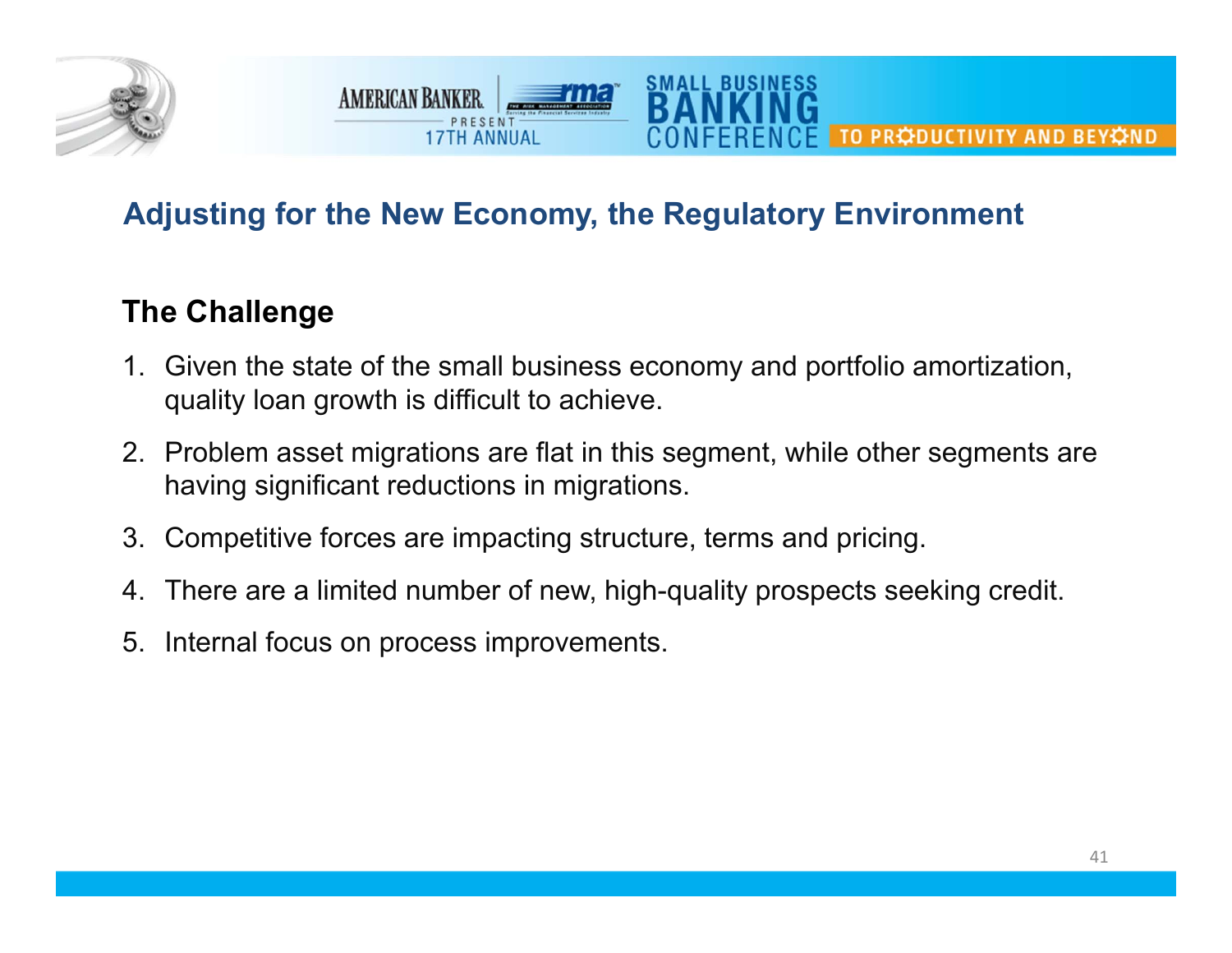

**SMALL BUSINESS** 

### **The Target State**

To be successful in the new environment. . .

**AMERICAN BANKER** 

PRESENT

**17TH ANNUAL** 

- • Establish and maintain a common credit perspective
- Achieve "best in class" customer service
- Keep a focus on communication, internally and externally
- Consult, advise and educate
- $\bullet$  Improve and execute underwriting and servicing policies and procedures

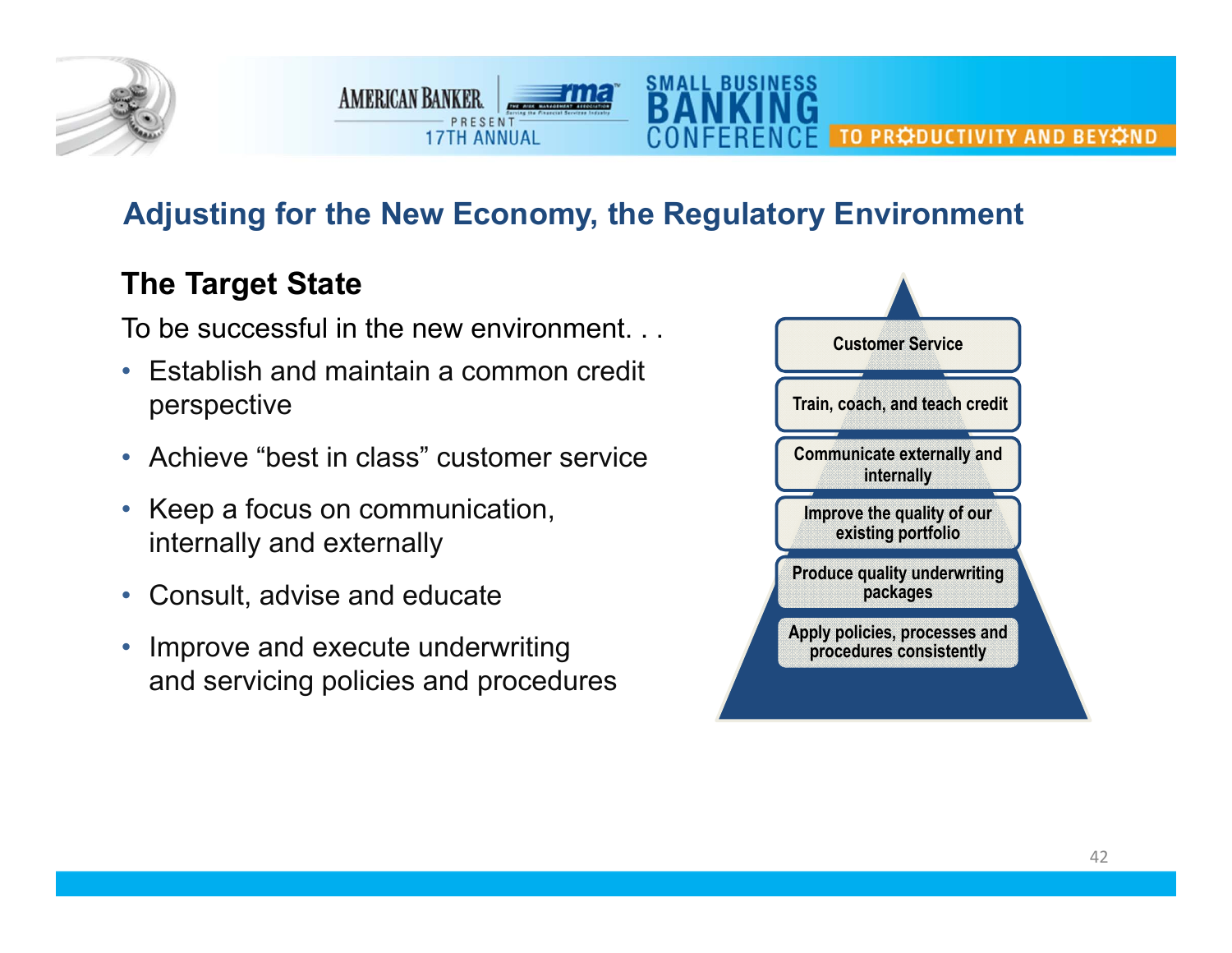

**SMALL BUSINESS** 

### **Clarifying the Target State**

**AMERICAN BANKER** 

PRESENT

**17TH ANNUAL** 

In accomplishing our strategies and to best serve the field, we have reorganized as follows:

| <b>BLC Segments and Functions</b> | <b>Geographic Scope</b> | <b>Organizational Responsibility</b>                                                                                                                                            | <b>Structure</b> |
|-----------------------------------|-------------------------|---------------------------------------------------------------------------------------------------------------------------------------------------------------------------------|------------------|
| Custom                            | Regional                | Regional teams focused on relationships ><br>\$1.5MM from BCB bankers                                                                                                           | Centralized      |
| Standard                          | Regional                | Regional teams focused on loans < \$1.5MM<br>from BCB bankers                                                                                                                   | Centralized      |
| <b>Express</b>                    | Company                 | Company wide teams focused on branch<br>generated business loans                                                                                                                | Centralized      |
| <b>Express Renewal Process</b>    | Company                 | Company wide teams focused on pre-<br>approval renewal process for maturing loans                                                                                               | Centralized      |
| <b>Private Banking</b>            | Company                 | Company wide teams focused on all PB<br>loans                                                                                                                                   | Centralized      |
| Specialty                         | Company                 | Company wide teams focused on Agriculture,<br>SBA, PIN and Franchise loans                                                                                                      | Centralized      |
| Portfolio Administration          | Company                 | Teams focused on credit servicing of entire<br>portfolio                                                                                                                        | Centralized      |
| <b>Credit Administration</b>      | Company                 | Teams focused on monitoring adherence to<br>policy, analyzing the portfolio, constantly re-<br>evaluating the models and recommending<br>updated process/policy, as appropriate | Centralized      |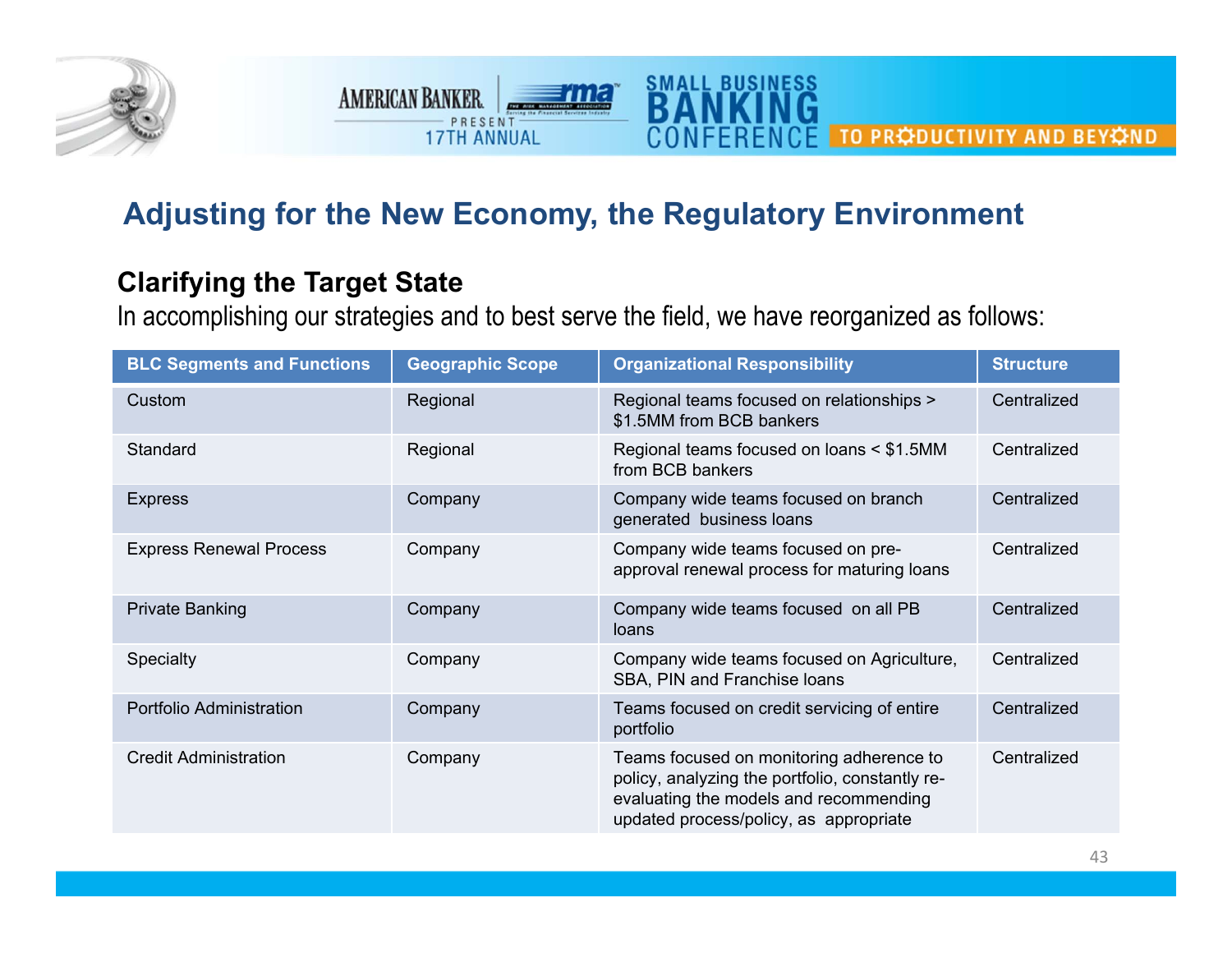

### **The Strategies**

We must constantly improve our service to the field while improving the quality of underwriting, credit servicing and overall credit quality.

SMALL BUSINE

- 1. Establish and maintain a common credit perspective among all constituencies.
	- a. Establish credit quality standards that support LOB profitability objectives.
	- b. Fully develop the BCBPB Credit Analytics function.

**AMERICAN BANKER** 

**17TH ANNUAL** 

- c. Implement a credit training program for BLC and field associates.
- d. Link incentives to credit quality and service objectives.
- e. Constantly evaluate changes in the portfolio and lead crisp resolution to problem customers, processes, industries and markets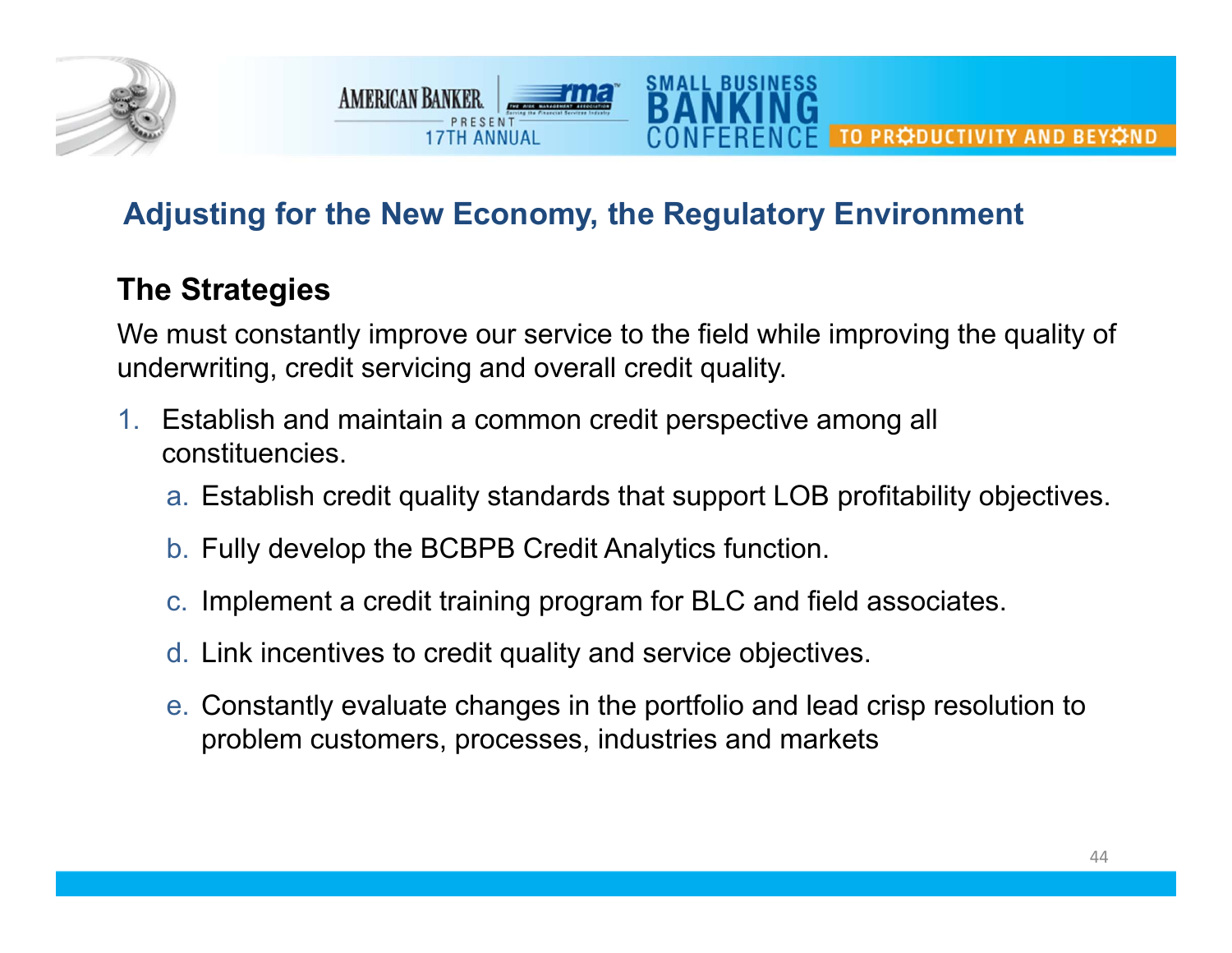

### **The Strategies**

We must constantly improve our service to the field while improving the quality of underwriting, credit servicing and overall credit quality.

SMALL BUSINESS

- 2. Improve and execute underwriting and servicing policies, processes and procedures
	- a. Enhance servicing quality via the implementation of an "Early Warning" system.
	- b. Leverage flattened organization structure to provide deeper coaching and mentoring - internally and externally.
	- c.Improve the SAD transfer process and manage the PLR process.
	- d.Implement Quality Assurance process.

**AMERICAN BANKER** 

**17TH ANNUAL** 

e.Evaluate a loss mitigation unit.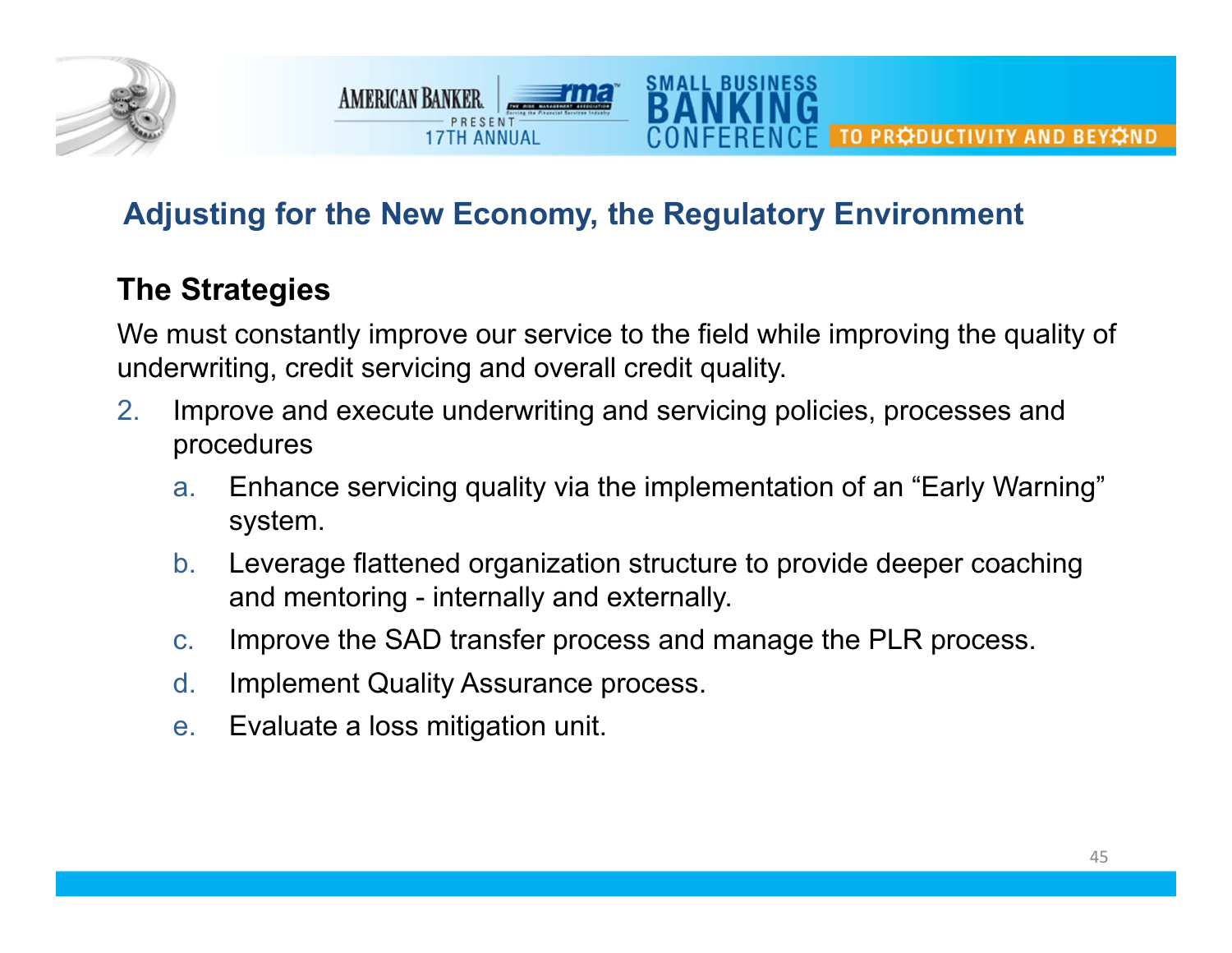

**AMERICAN BANKER** 

**17TH ANNUAL** 

### **The Strategies**

- 2. Improve and execute underwriting and servicing policies, processes and procedures **(Continued)**
	- f.Further develop industry expertise (PIN and Franchise).
	- g. Implement a structured oversight and governance process designed to review and approve changes to policy, process and procedures.

SMALL BUSINESS

- h.Re-write the Underwriting Manual and create an Analyst Manual.
- i.Re-establish and monitor an underwriter/analyst turn time goal.
- j. Provide comprehensive reporting to all constituencies.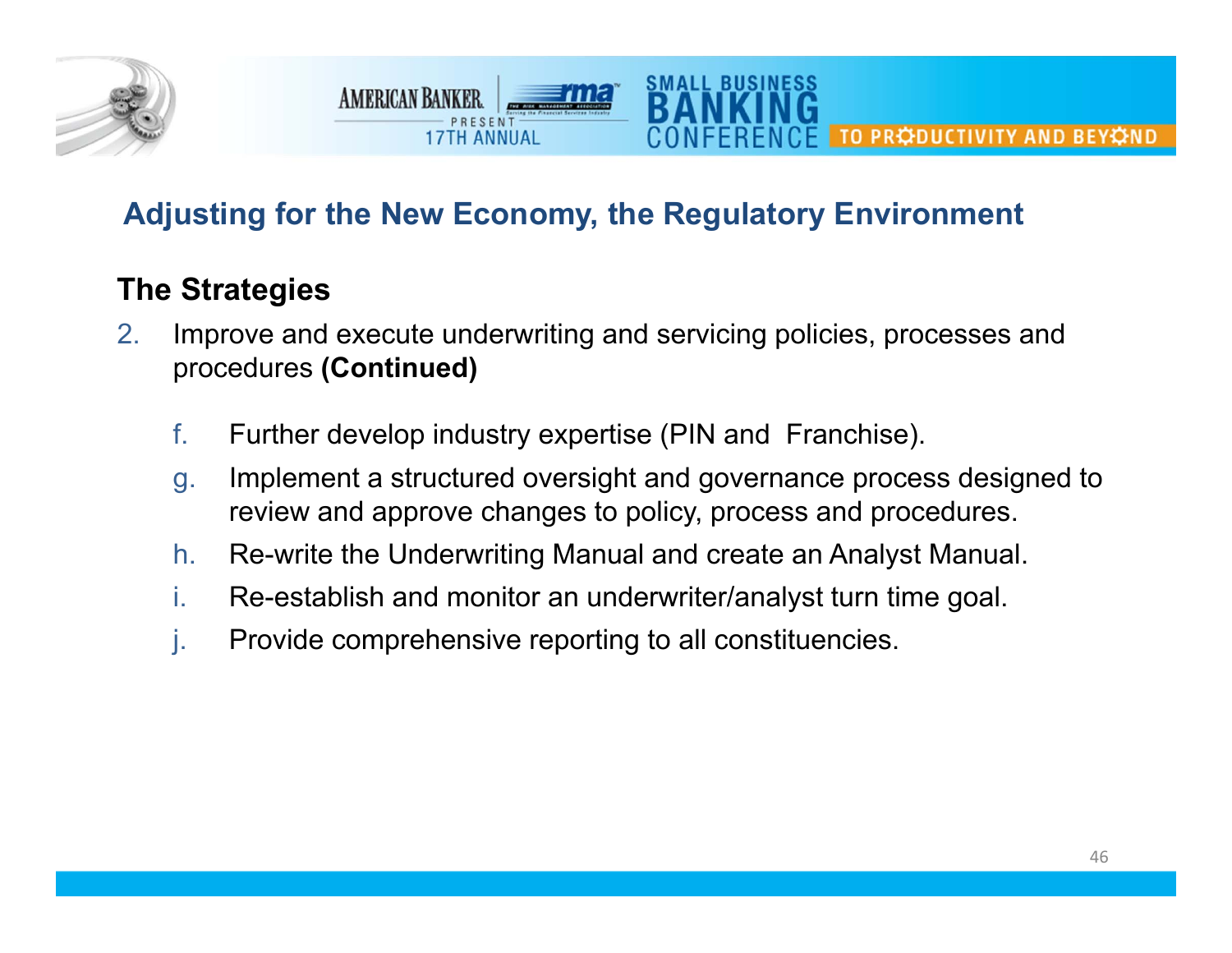

### **The Strategies**

We must constantly improve our service to the field while improving the quality of underwriting, credit servicing and overall credit quality.

SMALL BUSINE:

- 3. Improve the quality and consistency of communication – internally and externally
	- a.Establish more consistent (monthly) calls with key BCBPB leadership.
	- b.Provide communication training to BLC associates.
	- c. Establish a pre-underwriting call on each standard and custom application.
	- d.Establish an aggressive field visitation schedule.
	- e. Provide valued information/reporting to the field (decline analysis, incomplete application analysis, pull-through analysis).
	- f.Establish a more formal pre-flight process.

**AMERICAN BANKER** 

**17TH ANNUAL** 

- g. Establish a more formal appeals process.
- h.Implement a better service survey on all applications.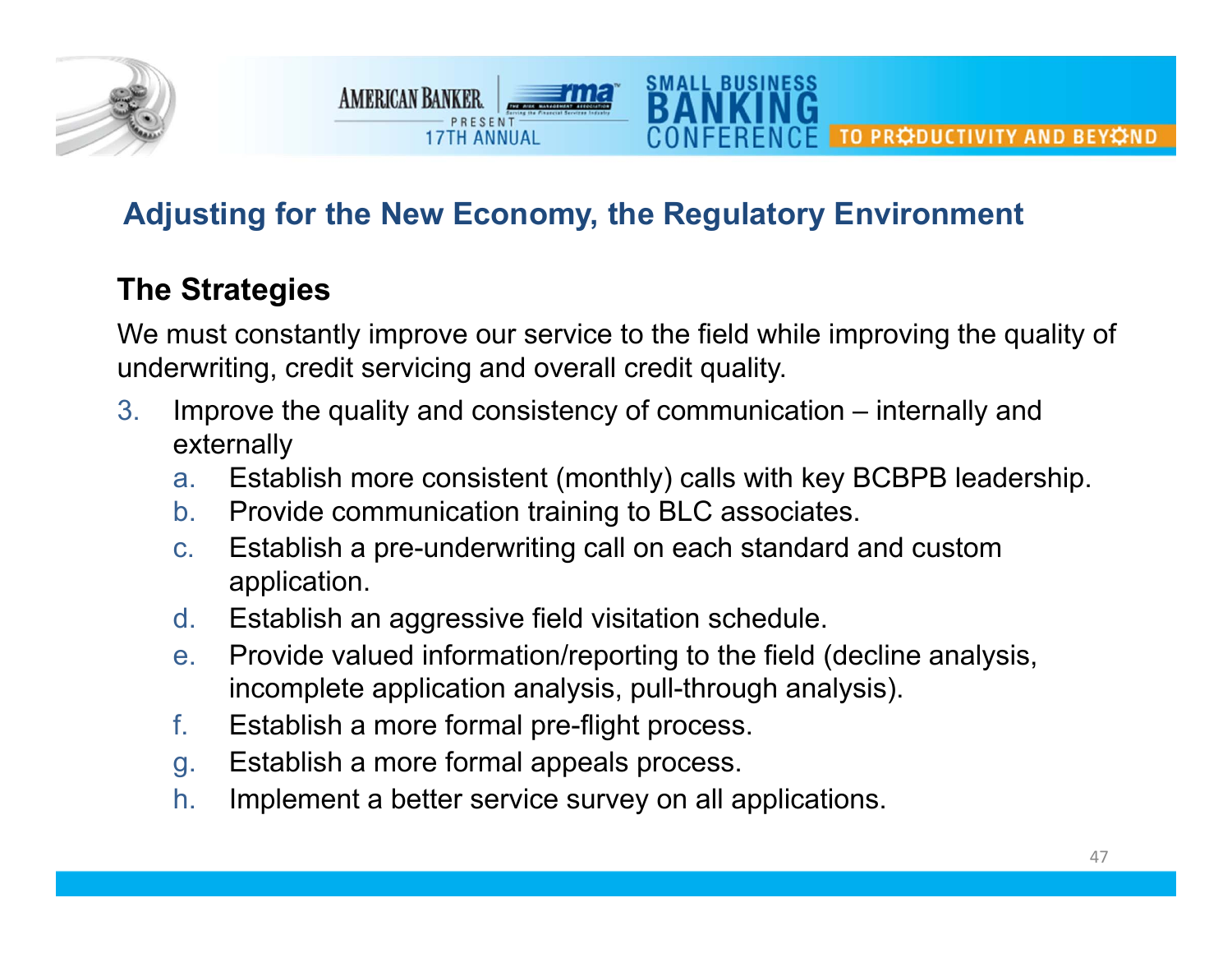

### **The Strategies**

To achieve this vision, we must significantly improve our service to the field while improving the quality of underwriting, credit servicing and overall credit quality.

SMALL BUSINE:

4.Consult, advise and educate

**AMERICAN BANKER** 

**17TH ANNUAL** 

- a.Host a credit "boot camp" for sales associates.
- $b<sub>1</sub>$ Train BLC associates to serve in a mentor-like capacity.
- c.Develop "lessons learned" from credits transferred to PAM/SDL.
- d.Provide field access to Underwriter/Analyst Manual.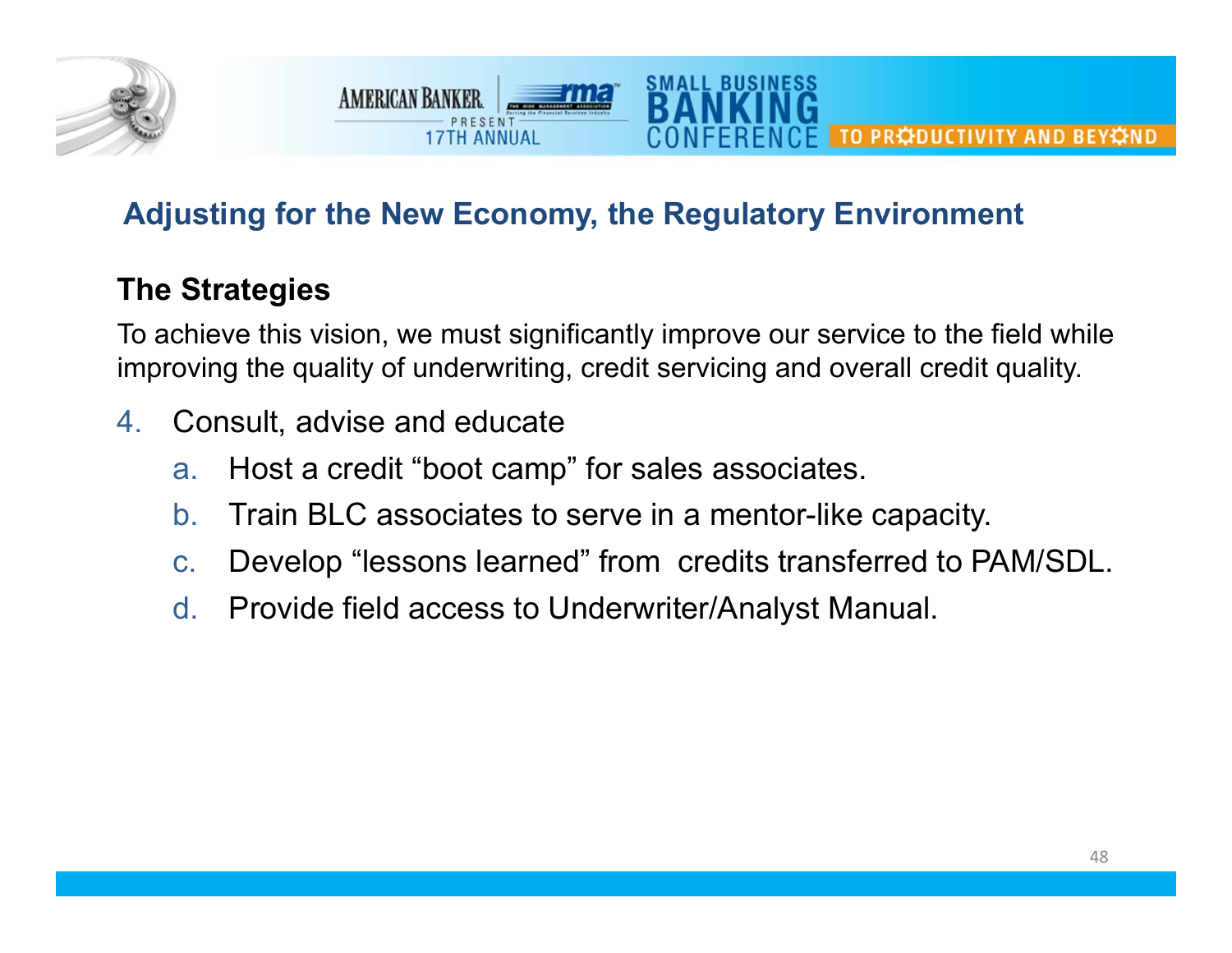

### **The Strategies**

To achieve this vision, we must significantly improve our service to the field while improving the quality of underwriting, credit servicing and overall credit quality.

SMALL BUSINESS

5.Develop and retain BLC associates

**AMERICAN BANKER** 

**17TH ANNIIAI** 

- a.Commit to training/developing our associates.
- $b_{-}$ Establish "best partner" rewards and recognition program.
- c.Create a vibrant work environment.
- d. Provide LOB revenue and production reporting to BLC associates.
- e. Present and monitor the results of this strategic plan to enable associates to understand and appreciate their value to Regions Bank.